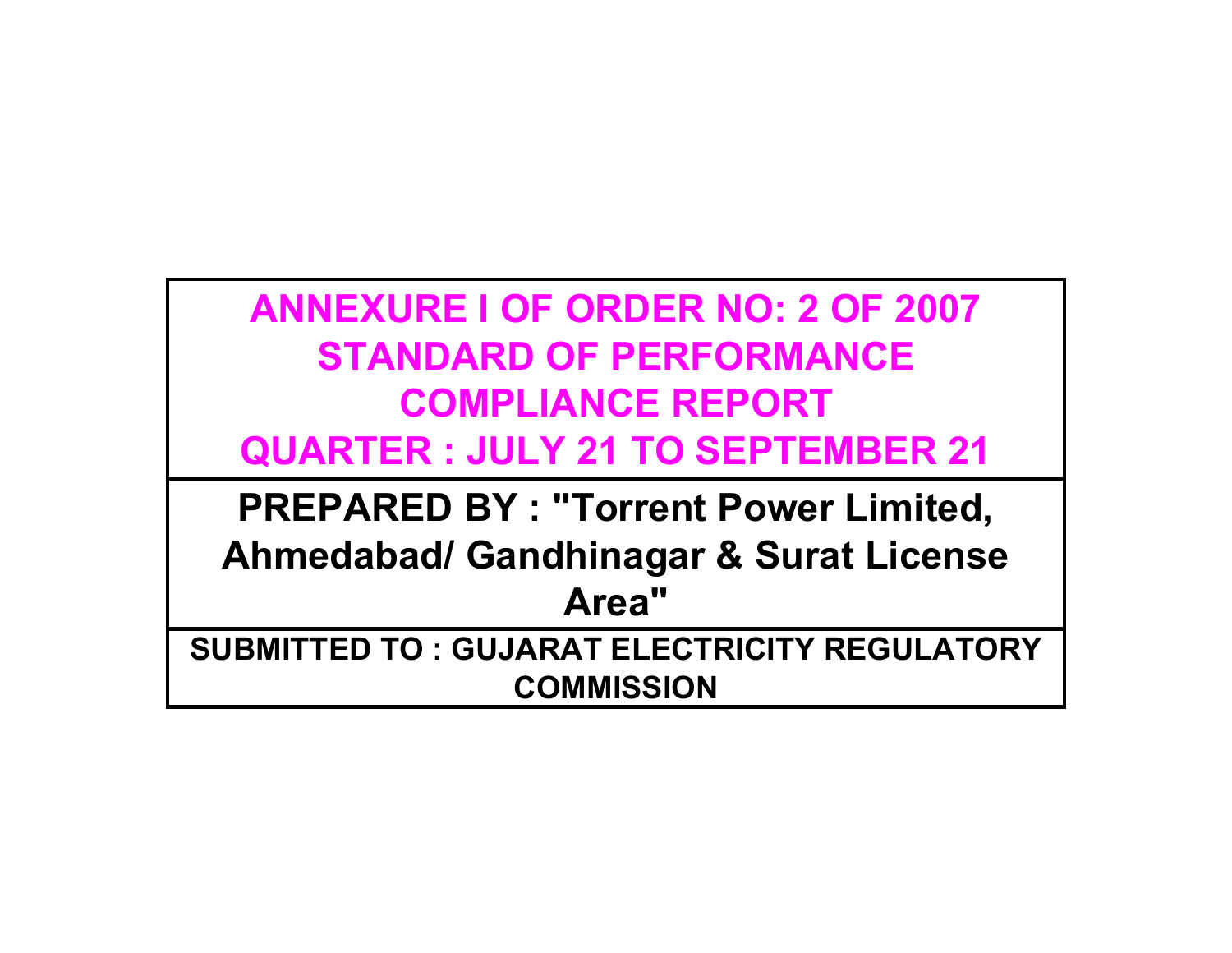# **Performa SoP 001: Fatal and Non-fatal accident report**

| Name of Area/Circle                                  | Number of Accident in the Quarter |                                 |           |           | <b>Cummulative since</b><br>the first quarter of<br>the FY |    | <b>Cummulative since the first</b><br>quarter of the FY (Out side) |           |    |            |
|------------------------------------------------------|-----------------------------------|---------------------------------|-----------|-----------|------------------------------------------------------------|----|--------------------------------------------------------------------|-----------|----|------------|
|                                                      |                                   | Out side<br><b>Departmental</b> |           |           | (Departmental)                                             |    | (Outside)                                                          |           |    |            |
|                                                      | <b>FH</b>                         | <b>NFH</b>                      | <b>FH</b> | <b>FA</b> | <b>NFH</b>                                                 | FH | <b>NFH</b>                                                         | <b>FH</b> | FA | <b>NFH</b> |
| <b>Ahmedabad License Area</b>                        |                                   |                                 |           |           |                                                            |    |                                                                    | 21        |    |            |
|                                                      |                                   |                                 |           |           |                                                            |    |                                                                    |           |    |            |
| FH-Fatal human, NFH-Non fatal human, FA-Fatal Animal |                                   |                                 |           |           |                                                            |    |                                                                    |           |    |            |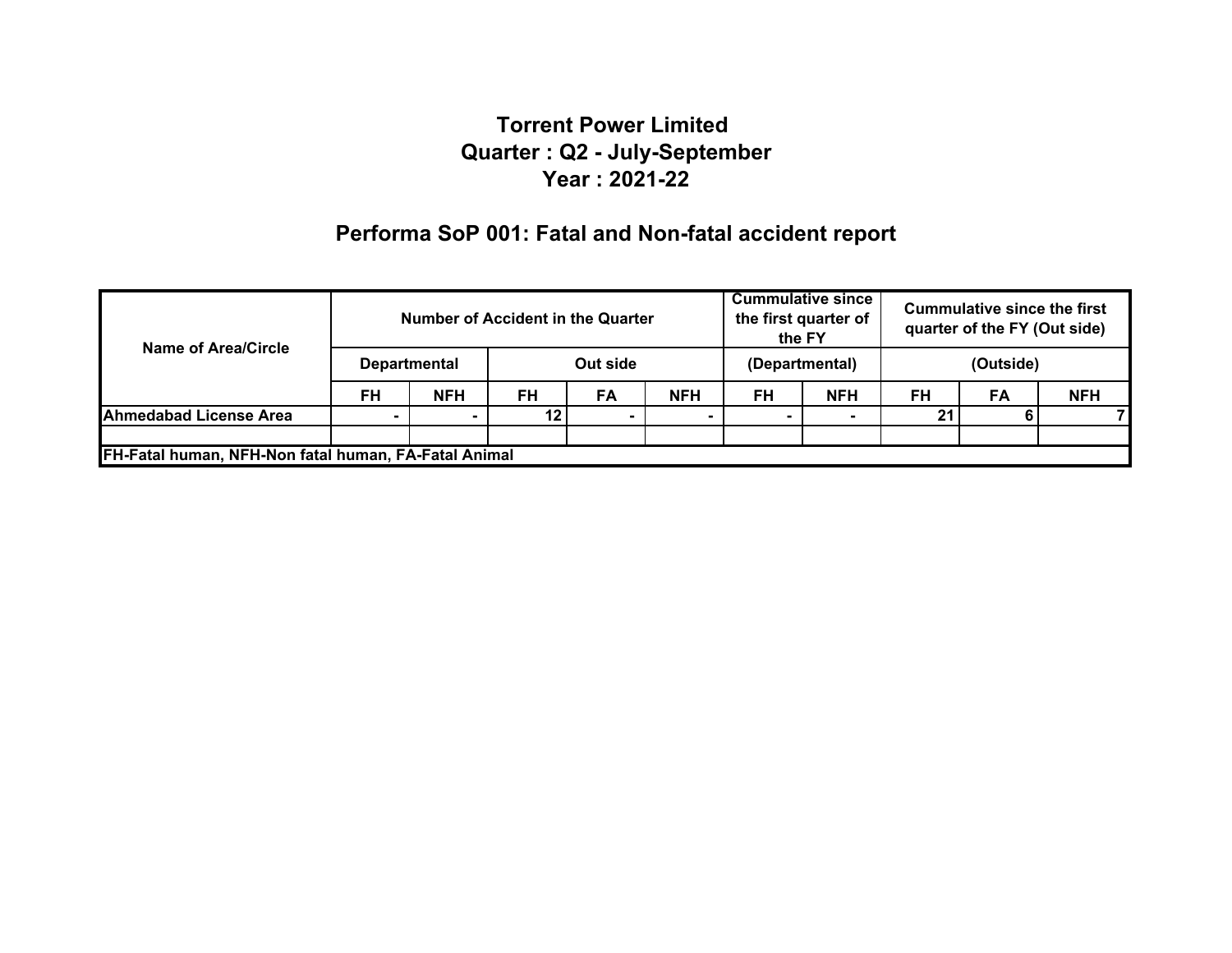### **Performa SoP 001: Fatal and Non-fatal accident report**

| Name of Area/Circle                                  | Number of Accident in the Quarter |            |           |                | <b>Cummulative since</b><br>the first quarter of<br>the FY |           | Cummulative since the first<br>quarter of the FY |           |           |            |
|------------------------------------------------------|-----------------------------------|------------|-----------|----------------|------------------------------------------------------------|-----------|--------------------------------------------------|-----------|-----------|------------|
|                                                      | Out side<br><b>Departmental</b>   |            |           | (Departmental) |                                                            | (Outside) |                                                  |           |           |            |
|                                                      | FH                                | <b>NFH</b> | <b>FH</b> | <b>FA</b>      | <b>NFH</b>                                                 | FH        | <b>NFH</b>                                       | <b>FH</b> | <b>FA</b> | <b>NFH</b> |
| <b>Surat License Area</b>                            |                                   |            |           |                |                                                            |           |                                                  |           |           | 3          |
|                                                      |                                   |            |           |                |                                                            |           |                                                  |           |           |            |
| FH-Fatal human, NFH-Non fatal human, FA-Fatal Animal |                                   |            |           |                |                                                            |           |                                                  |           |           |            |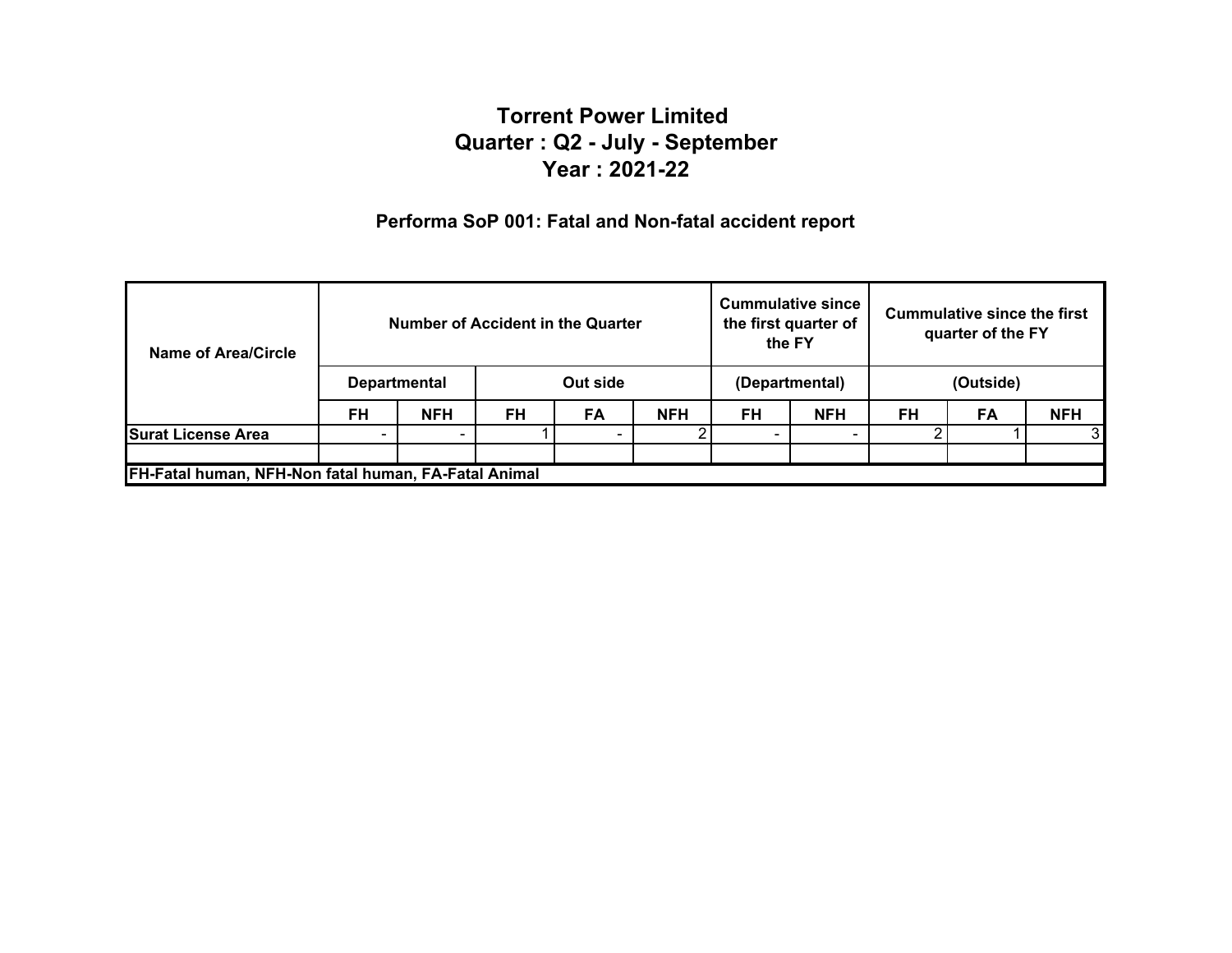#### **Performa SoP 003B: Register For Compiling the Complaints Classificationwise**

|        |                                                                             | Pending        |                                              |                     |                                     | No. of complaints redressed during the quarter |                                           |                                               |                    |                                                 |
|--------|-----------------------------------------------------------------------------|----------------|----------------------------------------------|---------------------|-------------------------------------|------------------------------------------------|-------------------------------------------|-----------------------------------------------|--------------------|-------------------------------------------------|
|        | Classification                                                              |                | Complaints<br>received during<br>the quarter | Total<br>Complaints | Within 50%<br>of stipulated<br>time | Within<br>stipulated<br>time                   | Up to<br>double the<br>stipulated<br>time | More than<br>double the<br>stipulated<br>time | <b>Total</b>       | <b>Balance</b><br>complaints to be<br>redressed |
|        | 1                                                                           | $\overline{2}$ | 3                                            | 4                   | 5                                   | 6                                              | 7                                         | 8                                             | $9 =$ total 5 to 8 | $10 = (4-9)$                                    |
|        | <b>Ahmedabad License Area</b>                                               |                |                                              |                     |                                     |                                                |                                           |                                               |                    |                                                 |
| A(i)   | Interruption in power supply- Loose connections<br>from pole                |                | 7,420                                        | 7,423               | 7,376                               | 47                                             | ٠                                         |                                               | 7,423              |                                                 |
| A(ii)  | Interruption in power supply- Interruption due to<br>line breakdown         | 127            | 24,673                                       | 24,800              | 24,627                              | 21                                             | ٠                                         |                                               | 24,648             | 152                                             |
| A(iii) | Interruption in power supply- Interruption due to<br>failure of transformer |                | 18                                           | 19                  | 18                                  |                                                | ٠                                         |                                               | 18                 |                                                 |
| A(iV)  | Interruption in power supply- Others                                        | 61             | 15,317                                       | 15,378              | 15,309                              | 2.00                                           | $\blacksquare$                            | $\blacksquare$                                | 15,311             | 67                                              |
| B(i)   | Quality of Power Supply- No Augmentation<br>reauired                        |                | 29                                           | 29                  | 29                                  |                                                |                                           |                                               | 29                 |                                                 |
| B(ii)  | Quality of Power Supply- Augmentation required                              |                | 60                                           | 60                  | 59                                  | -1                                             | $\overline{\phantom{0}}$                  |                                               | 60                 |                                                 |
| C(i)   | Meters - Stopped/ Defective meters/ Burnt/ No<br><b>Display Meters</b>      | 76             | 7,661                                        | 7,737               | 7.681                               |                                                |                                           |                                               | 7.681              | 56                                              |
| C(i)   | Meters - Billing on average basis for more than<br>two bills                |                | $\overline{2}$                               |                     | $\overline{c}$                      |                                                |                                           |                                               | $\overline{2}$     |                                                 |
| D(i)   | Overhead lines - Loose wires                                                |                |                                              |                     | $\overline{\phantom{a}}$            | $\overline{\phantom{a}}$                       | $\blacksquare$                            |                                               |                    |                                                 |
| D(i)   | Overhead lines - Inadequate ground clearance                                |                |                                              |                     | $\sim$                              |                                                |                                           |                                               |                    |                                                 |
| E(i)   | Bills - For current bills where no additional<br>information is required    |                |                                              |                     | $\overline{\phantom{a}}$            |                                                |                                           |                                               |                    |                                                 |
| E(ii)  | Bills - Additional information + site visit required                        | 15             | 1,997                                        | 2,012               | 1,993                               |                                                |                                           |                                               | 1,993              | 19                                              |
| F(i)   | Service Connections - Extension of mains is not<br>reauired                 |                |                                              |                     |                                     |                                                |                                           |                                               |                    |                                                 |
| F(ii)  | Service Connections - Extension of mains is<br>required                     |                | 15                                           | 15                  | 15                                  | $\overline{\phantom{a}}$                       | $\blacksquare$                            |                                               | 15                 |                                                 |
| F(iii) | Service Connections - Modification in connected<br>load                     |                | 24                                           | 24                  |                                     | ٠                                              |                                           |                                               |                    | 23                                              |
| F(iV)  | Service Connections - Name<br>Change/Reconnection                           |                | 9                                            |                     | 9                                   |                                                |                                           |                                               | 9                  |                                                 |
| G      | Refund of amount due in regard to temporary<br>connection                   |                |                                              |                     |                                     | $\overline{\phantom{a}}$                       | $\overline{\phantom{0}}$                  |                                               |                    |                                                 |
| н      | Others                                                                      | 9              | 966                                          | 975                 | 963                                 |                                                | $\blacksquare$                            |                                               | 963                | 12                                              |
|        | <b>Total</b>                                                                | 292            | 58,191                                       | 58,483              | 58,082                              | 71                                             | $\overline{\phantom{a}}$                  |                                               | 58,153             | 330                                             |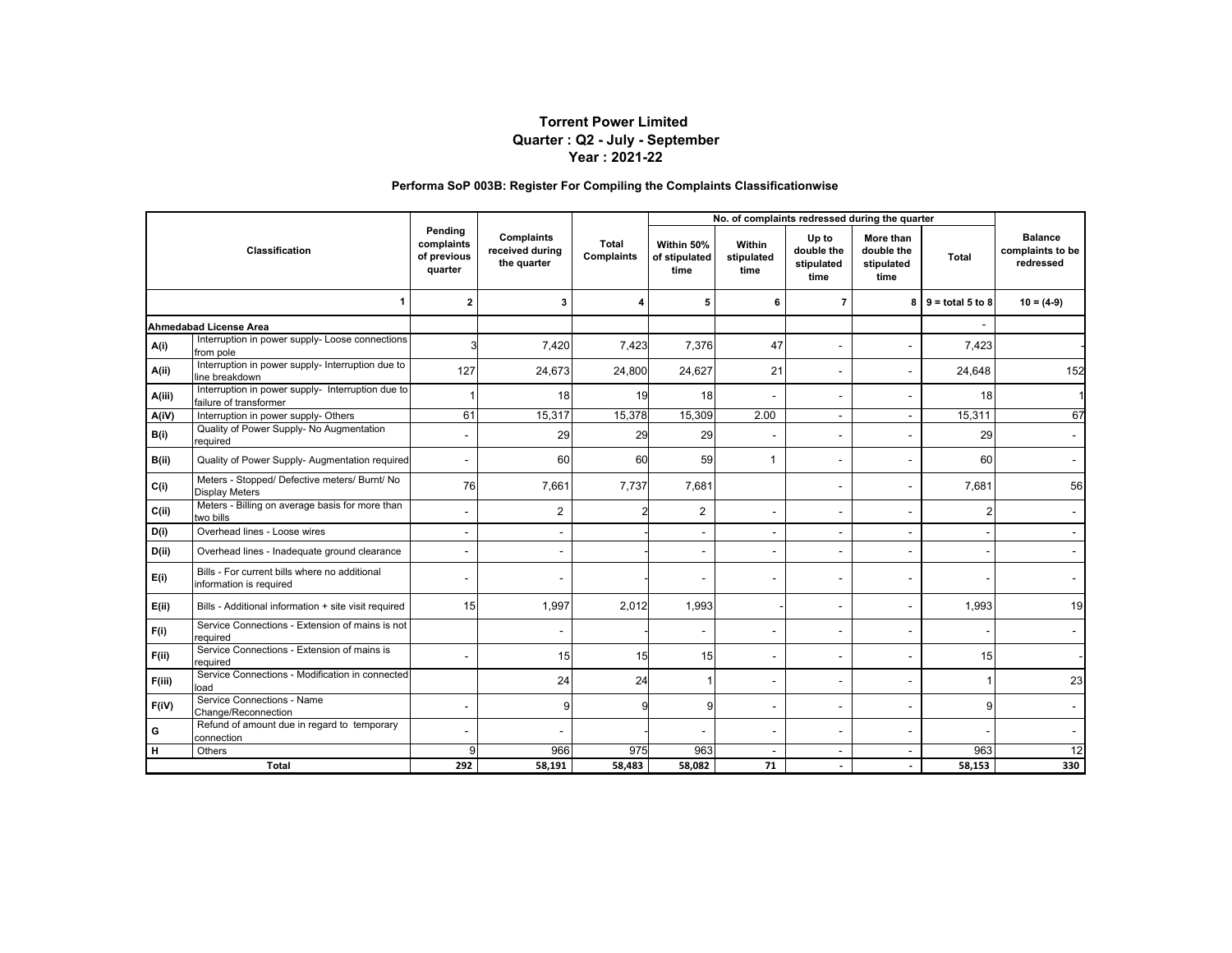#### **Performa SoP 003B: Register For Compiling the Complaints Classificationwise**

|                |                                                                             |                                                 |                                                     |                            |                                     | No. of complaints redressed during the quarter |                                           |                                               |                       |                                                 |
|----------------|-----------------------------------------------------------------------------|-------------------------------------------------|-----------------------------------------------------|----------------------------|-------------------------------------|------------------------------------------------|-------------------------------------------|-----------------------------------------------|-----------------------|-------------------------------------------------|
| Classification |                                                                             | Pendina<br>complaints<br>of previous<br>quarter | <b>Complaints</b><br>received during<br>the quarter | <b>Total</b><br>Complaints | Within 50%<br>of stipulated<br>time | Within<br>stipulated<br>time                   | Up to<br>double the<br>stipulated<br>time | More than<br>double the<br>stipulated<br>time | Total                 | <b>Balance</b><br>complaints to<br>be redressed |
|                |                                                                             | $\overline{2}$                                  | 3                                                   | Δ                          | 5                                   | 6                                              | 7                                         | 8                                             | $9 =$ total 5<br>to 8 | $10 = (4-9)$                                    |
|                | <b>Surat License Area</b>                                                   |                                                 |                                                     |                            |                                     |                                                |                                           |                                               |                       |                                                 |
| A(i)           | Interruption in power supply- Loose connections<br>from pole                |                                                 | 744                                                 | 744                        | 742                                 | $\overline{2}$                                 | $\blacksquare$                            |                                               | 744                   |                                                 |
| A(ii)          | Interruption in power supply- Interruption due to<br>line breakdown         | $\overline{2}$                                  | 2,224                                               | 2,226                      | 2,226                               |                                                |                                           |                                               | 2,226                 |                                                 |
| A(iii)         | Interruption in power supply- Interruption due to<br>failure of transformer |                                                 | $\overline{2}$                                      | $\overline{2}$             | $\overline{2}$                      | ÷.                                             |                                           |                                               | $\overline{2}$        |                                                 |
| A(iV)          | Interruption in power supply- Others                                        | $\sim$                                          | 1,355                                               | 1,355                      | 1,354                               | $\sim$                                         | $\overline{\phantom{a}}$                  | $\sim$                                        | 1,354                 |                                                 |
| B(i)           | Quality of Power Supply- No Augmentation<br>required                        |                                                 |                                                     |                            |                                     |                                                |                                           |                                               |                       |                                                 |
| B(ii)          | Quality of Power Supply- Augmentation required                              | $\overline{\phantom{a}}$                        | $\overline{a}$                                      |                            |                                     |                                                | $\blacksquare$                            |                                               |                       |                                                 |
| C(i)           | Meters - Stopped/ Defective meters/ Burnt/ No<br><b>Display Meters</b>      | 3                                               | 1,443                                               | 1,446                      | 1,444                               |                                                | $\overline{a}$                            |                                               | 1,444                 | 2                                               |
| C(i)           | Meters - Billing on average basis for more than<br>two bills                |                                                 |                                                     |                            |                                     |                                                | $\overline{\phantom{a}}$                  |                                               |                       |                                                 |
| D(i)           | Overhead lines - Loose wires                                                |                                                 | $\sim$                                              |                            |                                     |                                                |                                           |                                               |                       |                                                 |
| D(ii)          | Overhead lines - Inadequate ground clearance                                | $\overline{\phantom{a}}$                        |                                                     |                            |                                     |                                                |                                           |                                               |                       |                                                 |
| E(i)           | Bills - For current bills where no additional<br>information is required    |                                                 |                                                     |                            |                                     |                                                |                                           |                                               |                       |                                                 |
| E(ii)          | Bills - Additional information + site visit required                        | $\overline{2}$                                  | 572                                                 | 574                        | 573                                 |                                                |                                           |                                               | 573                   |                                                 |
| F(i)           | Service Connections - Extension of mains is not<br>required                 |                                                 | 16                                                  | 16                         | 15                                  | $\overline{1}$                                 |                                           |                                               | 16                    |                                                 |
| F(ii)          | Service Connections - Extension of mains is<br>required                     |                                                 | $\overline{2}$                                      | $\overline{2}$             | $\overline{1}$                      | 1                                              |                                           |                                               | $\overline{2}$        |                                                 |
| F(iii)         | Service Connections - Modification in connected<br>load                     |                                                 | $\blacksquare$                                      |                            |                                     |                                                |                                           |                                               |                       |                                                 |
| F(iV)          | Service Connections - Name<br>Change/Reconnection                           |                                                 | 9                                                   | 9                          | 9                                   |                                                |                                           |                                               | 9                     |                                                 |
| G              | Refund of amount due in regard to temporary<br>connection                   |                                                 |                                                     |                            |                                     |                                                |                                           |                                               |                       |                                                 |
| н              | Others                                                                      | $\overline{1}$                                  | 87                                                  | 88                         | 88                                  |                                                |                                           |                                               | 88                    |                                                 |
|                | Total                                                                       | 8                                               | 6,454                                               | 6,462                      | 6,454                               | 4                                              |                                           |                                               | 6,458                 |                                                 |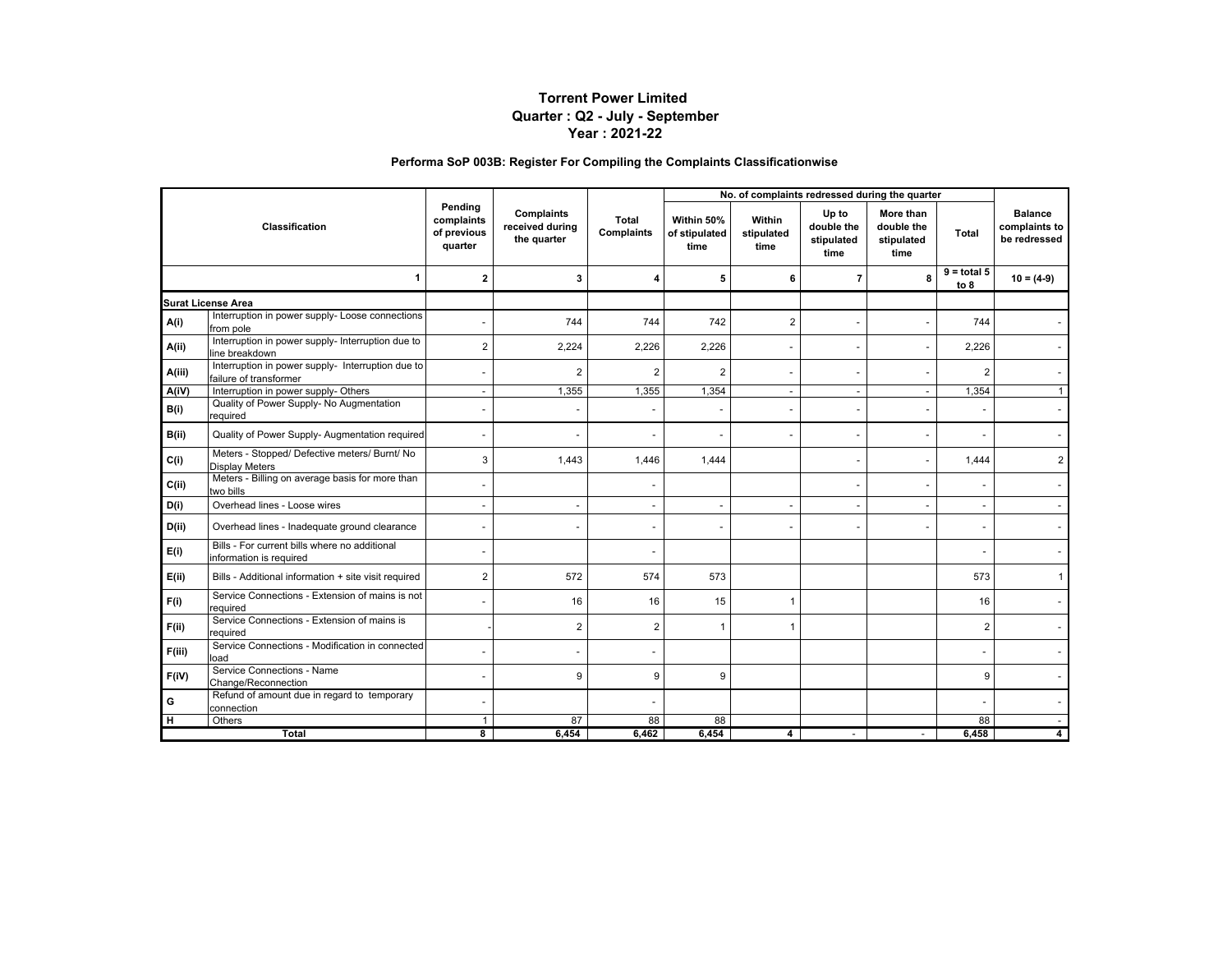#### **Performa SoP 004: Publicity carried out**

|                | Actions or steps carried out by distribution licensee towards                                                                                                                                                                                                                                                                                                                                                                                                                                                                                                                                 | <b>Likely number of consumers</b>                                                          |                                                                               |  |
|----------------|-----------------------------------------------------------------------------------------------------------------------------------------------------------------------------------------------------------------------------------------------------------------------------------------------------------------------------------------------------------------------------------------------------------------------------------------------------------------------------------------------------------------------------------------------------------------------------------------------|--------------------------------------------------------------------------------------------|-------------------------------------------------------------------------------|--|
| Sr. No.        | public awareness in the quarter                                                                                                                                                                                                                                                                                                                                                                                                                                                                                                                                                               | influenced                                                                                 | Details about media                                                           |  |
| 1              | Website<br><b>Bill Glossary</b><br><b>New Tariff</b><br><b>Consumption Calculator</b><br><b>Procedural Guidance</b><br><b>Payment Options</b><br>Contact details<br>Call Center details and numbers<br>Our Zonal Offices address<br>Torrent Power Mobile Links concept and details<br>Form Downloads (important application forms)<br>FAQ's<br><b>Consumer Charter</b><br>Online Bill Payment (how to pay and related forms)<br><b>Energy Conservation tips</b><br><b>Safety Tips</b><br>Electricity Supply Code (copy of the code)<br>Shutdown / Planned shutdown announcements and schedule | 3702415 sessions to website                                                                | Web Site www.torrentpower.com &<br>portal<br>https://connect.torrentpower.com |  |
|                | Ahmedabad License Area                                                                                                                                                                                                                                                                                                                                                                                                                                                                                                                                                                        |                                                                                            |                                                                               |  |
|                | <b>Information boards</b>                                                                                                                                                                                                                                                                                                                                                                                                                                                                                                                                                                     |                                                                                            |                                                                               |  |
|                |                                                                                                                                                                                                                                                                                                                                                                                                                                                                                                                                                                                               | 20 Lac Approx (across all                                                                  |                                                                               |  |
|                | Grievance redressal options (Internal / consumer redresal forum)                                                                                                                                                                                                                                                                                                                                                                                                                                                                                                                              | Plugpoints)                                                                                |                                                                               |  |
|                | Information boards for substation requirement                                                                                                                                                                                                                                                                                                                                                                                                                                                                                                                                                 | 6.09 Lac Approx                                                                            |                                                                               |  |
|                | SD and SLC Information Board                                                                                                                                                                                                                                                                                                                                                                                                                                                                                                                                                                  | 6.09 Lac (across all Plugpoints)                                                           |                                                                               |  |
|                | Form Filling Assistance Board at NZO                                                                                                                                                                                                                                                                                                                                                                                                                                                                                                                                                          | 1.13 Lac Approx                                                                            |                                                                               |  |
|                | Form Filling Assistance Board at CZO                                                                                                                                                                                                                                                                                                                                                                                                                                                                                                                                                          | 0.8 Lac Approx                                                                             |                                                                               |  |
| $\overline{2}$ | Form Filling Assistance Board at AZO<br>Form Filling Assistance Board at GZO                                                                                                                                                                                                                                                                                                                                                                                                                                                                                                                  | 1.255 Lac Approx                                                                           | <b>Information Boards</b>                                                     |  |
|                | Form Filling Assistance Board at SNN                                                                                                                                                                                                                                                                                                                                                                                                                                                                                                                                                          | 0.47 Lac Approx<br>0.925 Lac Approx                                                        |                                                                               |  |
|                | Form Filling Assistance Board at Naroda                                                                                                                                                                                                                                                                                                                                                                                                                                                                                                                                                       | 0.93 Lac Approx                                                                            |                                                                               |  |
|                | Form Filling Assistance Board at Motera                                                                                                                                                                                                                                                                                                                                                                                                                                                                                                                                                       | 0.27 Lac Approx                                                                            |                                                                               |  |
|                | Form Filling Assistance Board at Prahladnagar                                                                                                                                                                                                                                                                                                                                                                                                                                                                                                                                                 | 0.29 Lac Approx                                                                            |                                                                               |  |
|                | Form Filling Assistance Board at Vinzol                                                                                                                                                                                                                                                                                                                                                                                                                                                                                                                                                       | 0.025 Lac Approx                                                                           |                                                                               |  |
|                | Online Bill Payment Board                                                                                                                                                                                                                                                                                                                                                                                                                                                                                                                                                                     | 6.09 Lac (across all Plugpoints)                                                           |                                                                               |  |
|                | ATM Drop box Payment Option Board                                                                                                                                                                                                                                                                                                                                                                                                                                                                                                                                                             | 6.09 Lac (across all Plugpoints)                                                           |                                                                               |  |
|                | Launch of new customer portal                                                                                                                                                                                                                                                                                                                                                                                                                                                                                                                                                                 | 6.09 Lac (across all Plugpoints)                                                           |                                                                               |  |
|                | Information booklets / flyers/ Letters/Hoardings etc                                                                                                                                                                                                                                                                                                                                                                                                                                                                                                                                          |                                                                                            |                                                                               |  |
|                | Power Alert Service Flyer<br><b>Energy Conservation Flyer</b>                                                                                                                                                                                                                                                                                                                                                                                                                                                                                                                                 | 6.09 lac Approx<br>20 Lac Approx                                                           |                                                                               |  |
|                | <b>Electrical Safety Flyer</b>                                                                                                                                                                                                                                                                                                                                                                                                                                                                                                                                                                | 20 Lac Approx                                                                              |                                                                               |  |
| 3              | Power Factor Improvement Flyer                                                                                                                                                                                                                                                                                                                                                                                                                                                                                                                                                                | 0.35 Lac Approx                                                                            | Information Booklets and Flyers,                                              |  |
|                | Information related to web portal on flyers / tent cards / posters /<br>visitng cards / danglers / hoardings / banners etc                                                                                                                                                                                                                                                                                                                                                                                                                                                                    | 6.09 lacs (acorss all Plugpoints)<br>and overall publicity at 24<br>locations across A'bad | outdoor media etc                                                             |  |
|                | <b>Bills</b>                                                                                                                                                                                                                                                                                                                                                                                                                                                                                                                                                                                  |                                                                                            |                                                                               |  |
|                | Front Side: 1. Whatsapp services                                                                                                                                                                                                                                                                                                                                                                                                                                                                                                                                                              |                                                                                            |                                                                               |  |
| 4              | 2. Mobile App Launch                                                                                                                                                                                                                                                                                                                                                                                                                                                                                                                                                                          | 12 LPM                                                                                     | Backside of the bill                                                          |  |
|                | Back Side: 1. New Tariff Structure 2. Mobile App Launch Ad                                                                                                                                                                                                                                                                                                                                                                                                                                                                                                                                    |                                                                                            |                                                                               |  |
|                | CGRF Details 4. 24X7 Helpline Number 5. Feedback and                                                                                                                                                                                                                                                                                                                                                                                                                                                                                                                                          | 12 LPM                                                                                     |                                                                               |  |
|                | Suggestions                                                                                                                                                                                                                                                                                                                                                                                                                                                                                                                                                                                   |                                                                                            |                                                                               |  |
| 5              | <b>Power Alert Service</b>                                                                                                                                                                                                                                                                                                                                                                                                                                                                                                                                                                    |                                                                                            | <b>SMS</b>                                                                    |  |
|                | SMS related to Billing                                                                                                                                                                                                                                                                                                                                                                                                                                                                                                                                                                        | 22765893                                                                                   |                                                                               |  |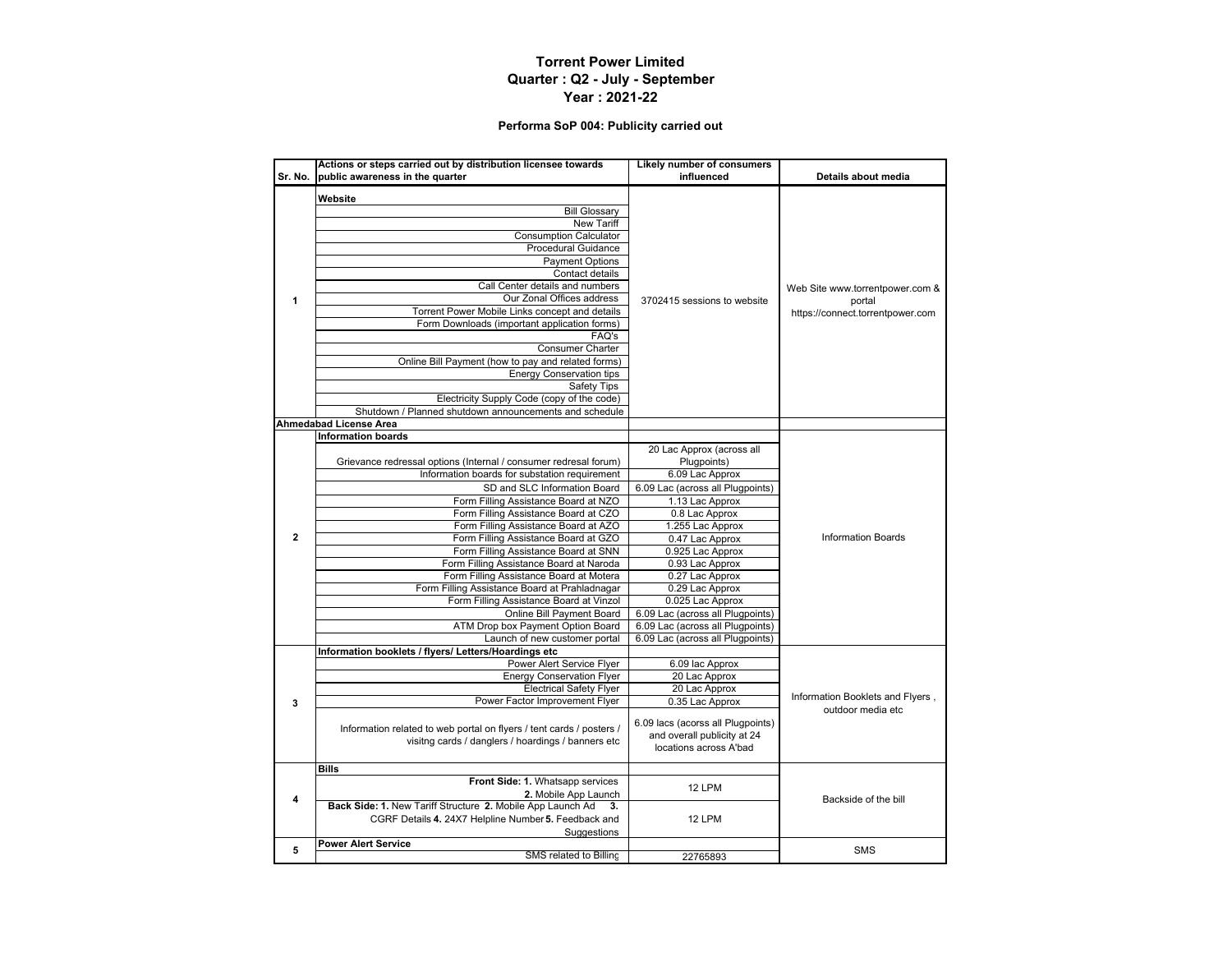#### **Performa SoP 004: Publicity carried out**

|                | Actions or steps carried out by distribution licensee towards public awareness in the                   | <b>Likely number of consumers</b> |                                  |  |
|----------------|---------------------------------------------------------------------------------------------------------|-----------------------------------|----------------------------------|--|
| Sr. No.        | quarter                                                                                                 | influenced                        | Details about media              |  |
|                | Website                                                                                                 |                                   |                                  |  |
|                | <b>Bill Glossary</b>                                                                                    |                                   |                                  |  |
|                | <b>New Tariff</b>                                                                                       |                                   |                                  |  |
|                | <b>Consumption Calculator</b>                                                                           |                                   |                                  |  |
|                | <b>Procedural Guidance</b>                                                                              |                                   |                                  |  |
|                | <b>Payment Options</b>                                                                                  |                                   |                                  |  |
|                | Contact details                                                                                         |                                   |                                  |  |
|                | Call Center details and numbers                                                                         |                                   | Web Site www.torrentpower.com    |  |
| $\mathbf{1}$   | Our Zonal Offices address                                                                               | 3702415 sessions to website       | & portal                         |  |
|                | Torrent Power Mobile Links concept and details                                                          |                                   | https://connect.torrentpower.com |  |
|                | Form Downloads (important application forms)                                                            |                                   |                                  |  |
|                | FAQ's                                                                                                   |                                   |                                  |  |
|                | Consumer Charter                                                                                        |                                   |                                  |  |
|                | Online Bill Payment (how to pay and related forms)                                                      |                                   |                                  |  |
|                | <b>Energy Conservation tips</b>                                                                         |                                   |                                  |  |
|                | Safety Tips                                                                                             |                                   |                                  |  |
|                | Electricity Supply Code (copy of the code)                                                              |                                   |                                  |  |
|                | Shutdown / Planned shutdown announcements and schedule                                                  |                                   |                                  |  |
|                | <b>Surat License Area</b>                                                                               |                                   |                                  |  |
|                | <b>Information Boards</b>                                                                               |                                   |                                  |  |
|                | Grievance Redressal Options (Internal Redressal committee/ Consumer Redressal Forum),                   | Consumer at large                 | Boards at consumer centres       |  |
| $\overline{2}$ | In the Interest of Consumers by GERC & Application Processing Charges                                   |                                   |                                  |  |
|                | Sample form for new application/Tariff/Call Centre Services Solar process & require                     |                                   |                                  |  |
|                | documents / Safety Tips / Conservation Tips/ Precautions / Portal Connect Info/Theft                    | Consumer at large                 | Boards at consumer centres       |  |
| 3              | deterrence etc.<br>Information Booklets/ Flyers/ Letters                                                |                                   |                                  |  |
|                | ELCB letters to all LTMD Customers, UAE awareness to all NRGP customers, Helpline                       |                                   |                                  |  |
|                | number, Portal & Mobile App Connect Information, Energy conservation, Energy calculator,                |                                   |                                  |  |
|                | Office Addresses, Online Payment Services, Reactive Power Management, Consumer                          | 7700                              | Pamphlets & Booklets             |  |
|                | Charter, etc                                                                                            |                                   |                                  |  |
|                | Booklet (GERC Regulations & Application Processing Charges)                                             | 5                                 | <b>Booklet</b>                   |  |
|                | News Paper - Door step service for Senior Citizen & physically challenged, Digital Services,            |                                   |                                  |  |
| 4              | ELCB importance                                                                                         | Consumers at large                | News Paper                       |  |
|                | ,Portal, Mobile App, WhatsApp & Helpline number information                                             |                                   |                                  |  |
|                | <b>Bills</b>                                                                                            |                                   |                                  |  |
| 5              | Front side : ELCB info, Monsoon Safety Tips, Mobile App & WhatsApp info                                 | 6.25 lakh / month                 |                                  |  |
|                | Back side: Bill language Option, Tariff, Call Centre Info, Energy payment option, Redressa              | 6.25 lakh / month                 | <b>Energy Bill</b>               |  |
|                | forum & Ombudsman details                                                                               |                                   |                                  |  |
| 6              | <b>SMS</b> - Application, Billing, Meter, Company Services Awareness.                                   | 8032226                           | <b>SMS</b>                       |  |
| $\overline{7}$ | <b>Bill Envelopes to HT-LTMD customers</b>                                                              | 2600 Consumer/Month               | <b>Bill Envelopes</b>            |  |
|                | New bill design, ELCB importance, Digital Services & Monsoon Safety Tips                                |                                   |                                  |  |
| 8              | Radio                                                                                                   |                                   |                                  |  |
|                | Monsoon Safety tips, ELCB Importance & Digital services Awareness on six radio station<br>for four days | Consumers at large                | Radio                            |  |
| 9              | <b>Customer Meet</b>                                                                                    |                                   |                                  |  |
|                | Awareness on Company Services, Safety, Conservation, Etc                                                | 21 consumers                      |                                  |  |
| 10             | <b>Power Factor Awareness Programme</b>                                                                 |                                   |                                  |  |
|                | Personal visit to LTMD and LT consumers                                                                 | 78                                | Personal Interaction             |  |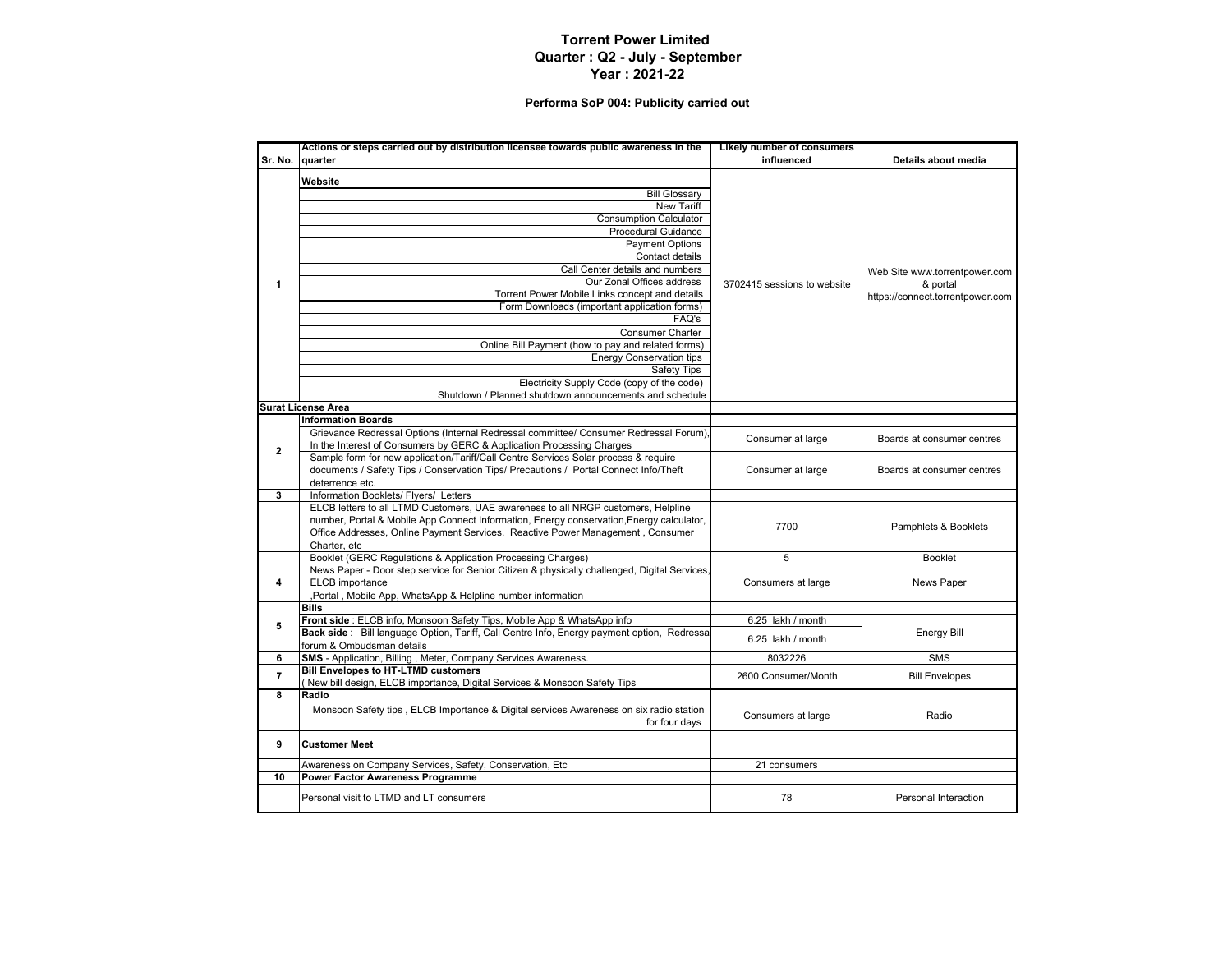#### **Performa SoP 005B: Action taken reported by the Redressal Committee**

| Sr.<br>No. | Month                         | Date and Time of Meeting conducted*                           | No. of complaints<br>registerd at the meeting | No. of complaints<br>pending at the end of the<br>meeting. |
|------------|-------------------------------|---------------------------------------------------------------|-----------------------------------------------|------------------------------------------------------------|
|            | <b>Ahmedabad License Area</b> |                                                               |                                               |                                                            |
| A          | 1st Month of the Quarter      |                                                               | <b>NIL</b>                                    | NIL                                                        |
| в          | 2nd Month of the Quarter      | 03.08.2021, 10.08.2021, 17.08.2021, 24.08.2021                |                                               | <b>NIL</b>                                                 |
|            | 3rd Month of the Quarter      | 01.09.2021, 07.09.2021, 14.09.2021, 21.09.2021,<br>28.09.2021 |                                               | <b>NIL</b>                                                 |

\*Consumer can walk in at any time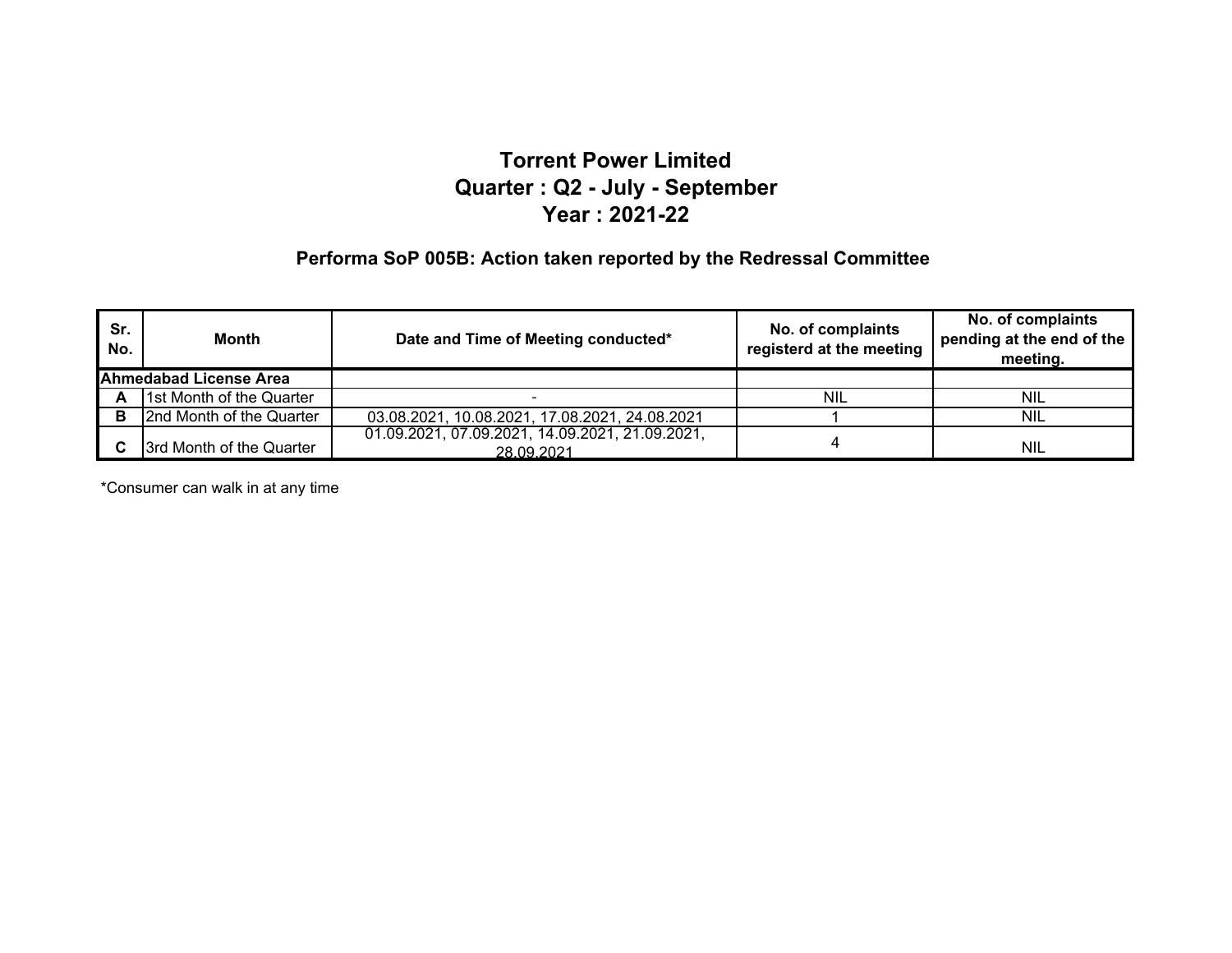#### **Performa SoP 005B: Action taken reported by the Redressal Committee**

| Sr.<br>No.                | <b>Month</b>             | Date and Time of Meeting conducted*<br>registerd at the meeting |     | No. of complaints<br>pending at the end of the<br>meeting. |
|---------------------------|--------------------------|-----------------------------------------------------------------|-----|------------------------------------------------------------|
| <b>Surat License Area</b> |                          |                                                                 |     |                                                            |
| A                         | 1st Month of the Quarter | 12.07.2021 & 20.07.2021                                         |     | Nil                                                        |
| в                         | 2nd Month of the Quarter | 10.08.2021 & 20.08.2021                                         |     | Nil                                                        |
|                           | 3rd Month of the Quarter | 10.09.2021 & 20.09.2021                                         | Nil | Nil                                                        |

\* Time - 03:00 PM to 05:00 PM

10.07.2021 was on Saturday hence meeting was held on 12.07.2021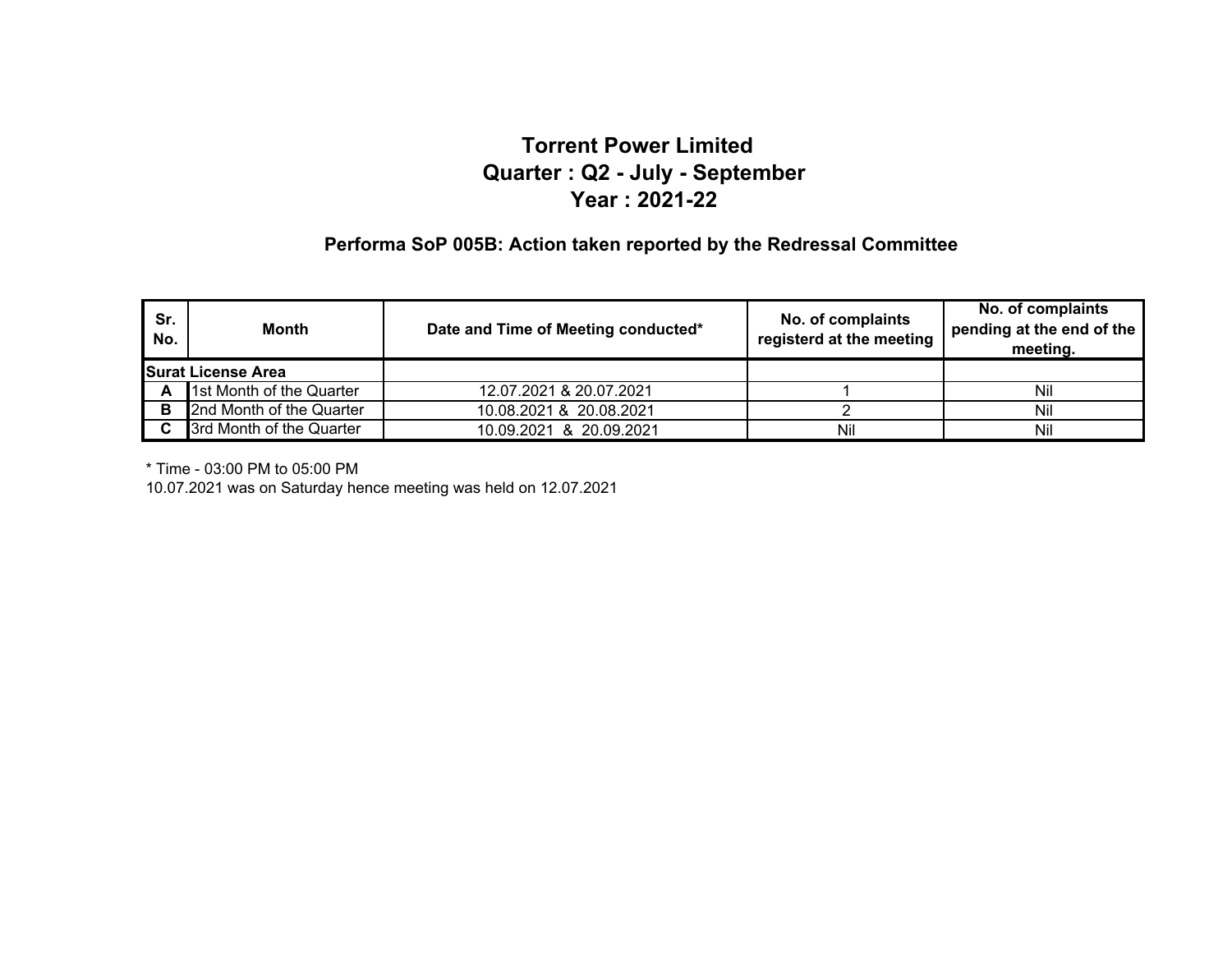#### **Performa SoP 006: Failure of Distribution Transformer**

|                               | No. of existing Distribution<br>Transformer at the start of<br>the quarter | <b>No. of Distribution</b><br><b>Transformers added</b><br>during the quarter | <b>Total number of</b><br><b>Distribution</b><br><b>Transformers</b> | Number of<br><b>Distribution</b><br><b>Transformers</b><br>failed | % Failure rate of<br><b>Distribution Transformer</b> |
|-------------------------------|----------------------------------------------------------------------------|-------------------------------------------------------------------------------|----------------------------------------------------------------------|-------------------------------------------------------------------|------------------------------------------------------|
|                               |                                                                            |                                                                               | $C = A + B$                                                          |                                                                   | 100/C<br>$H = (D) *$                                 |
| <b>Ahmedabad License Area</b> | 8,968                                                                      | 32                                                                            | 9,000                                                                |                                                                   | 0.07%                                                |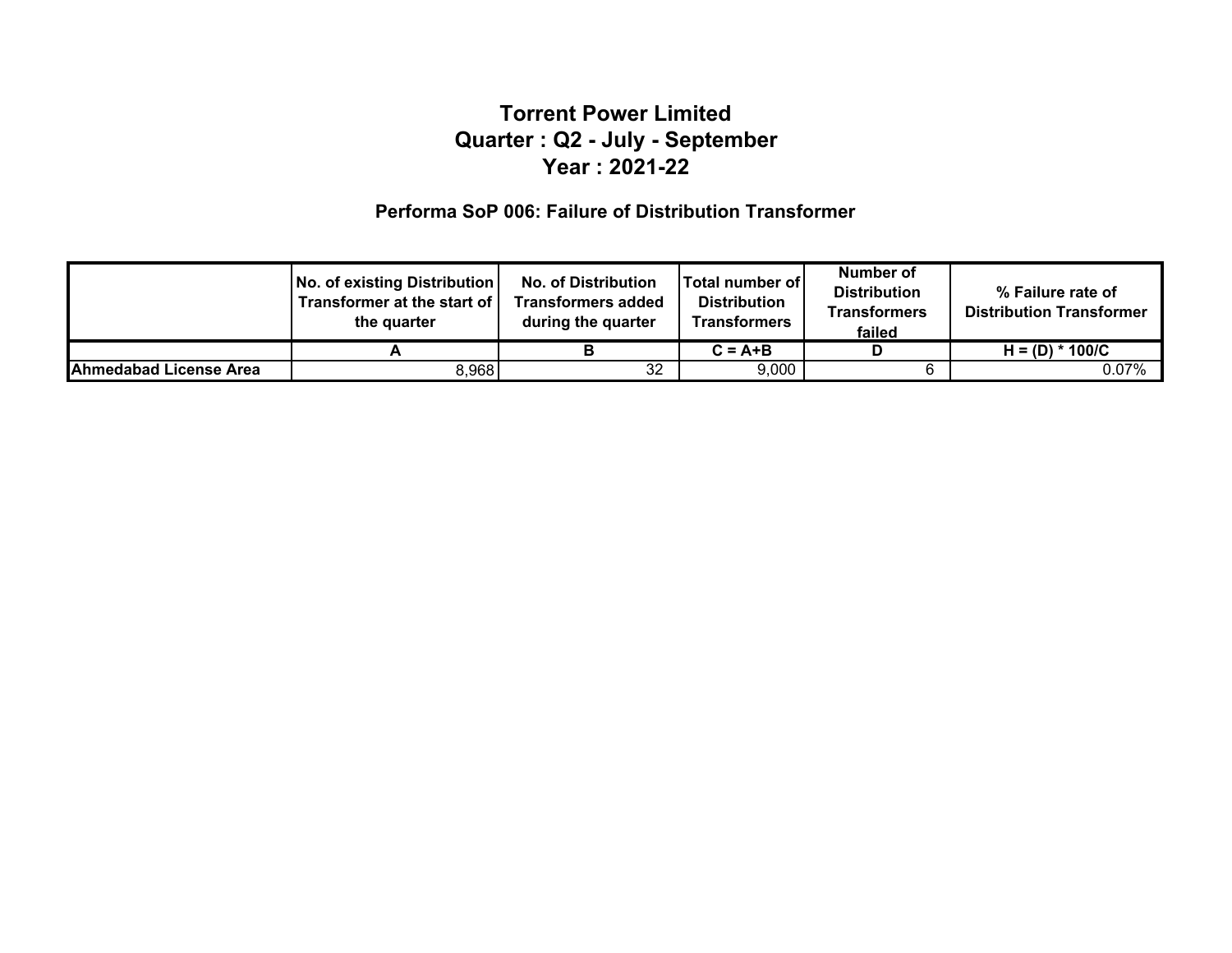#### **Performa SoP 006: Failure of Distribution Transformer**

|                           | No. of existing Distribution<br><b>Transformer at the start of  </b><br>the quarter | <b>No. of Distribution</b><br><b>Transformers added</b><br>during the quarter | Total number of<br><b>Distribution</b><br><b>Transformers</b> | Number of<br><b>Distribution</b><br><b>Transformers</b><br>failed | % Failure rate of<br><b>Distribution Transformer</b> |
|---------------------------|-------------------------------------------------------------------------------------|-------------------------------------------------------------------------------|---------------------------------------------------------------|-------------------------------------------------------------------|------------------------------------------------------|
|                           |                                                                                     |                                                                               | $C = A + B$                                                   | D                                                                 | $H = (D) * 100/C$                                    |
| <b>Surat License Area</b> | 2,683                                                                               |                                                                               | 2,692                                                         | -                                                                 | $0.00\%$                                             |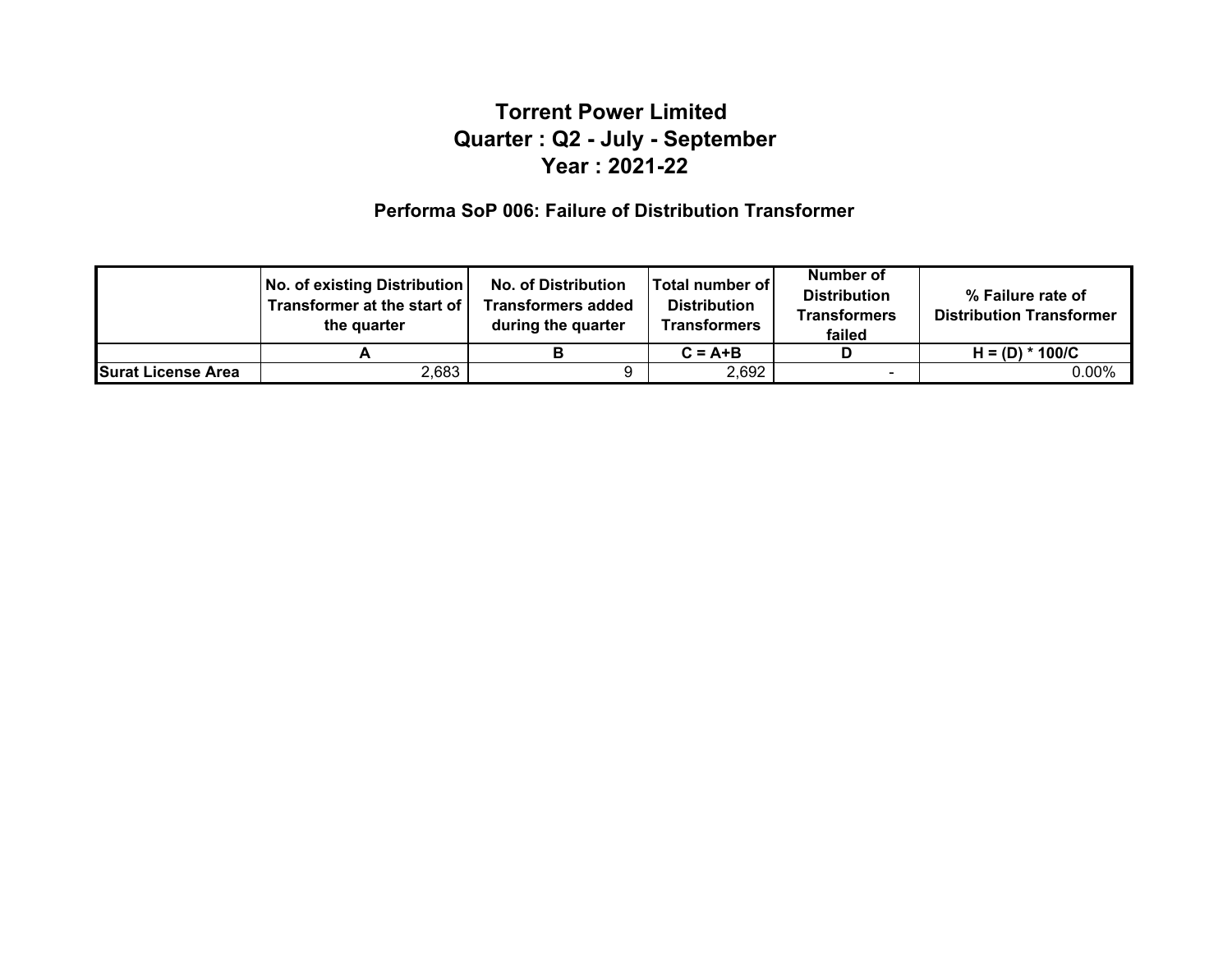### **Performa SoP 007: Failure of Power Transformer**

|                               | <b>No. of existing Power</b><br>Transformer at the start<br>of the quarter | No. of Power<br>Transformers added<br>during the quarter | <b>Power</b><br><b>Transformers</b> | Total number of   Number of Power  <br><b>Transformers</b><br>failed | % Failure rate of Power<br><b>Transformer</b> |
|-------------------------------|----------------------------------------------------------------------------|----------------------------------------------------------|-------------------------------------|----------------------------------------------------------------------|-----------------------------------------------|
|                               |                                                                            |                                                          | $C = A + B$                         |                                                                      | $H = (D) * 100/C$                             |
| <b>Ahmedabad License Area</b> | 206                                                                        |                                                          | 207                                 |                                                                      | $0.00\%$                                      |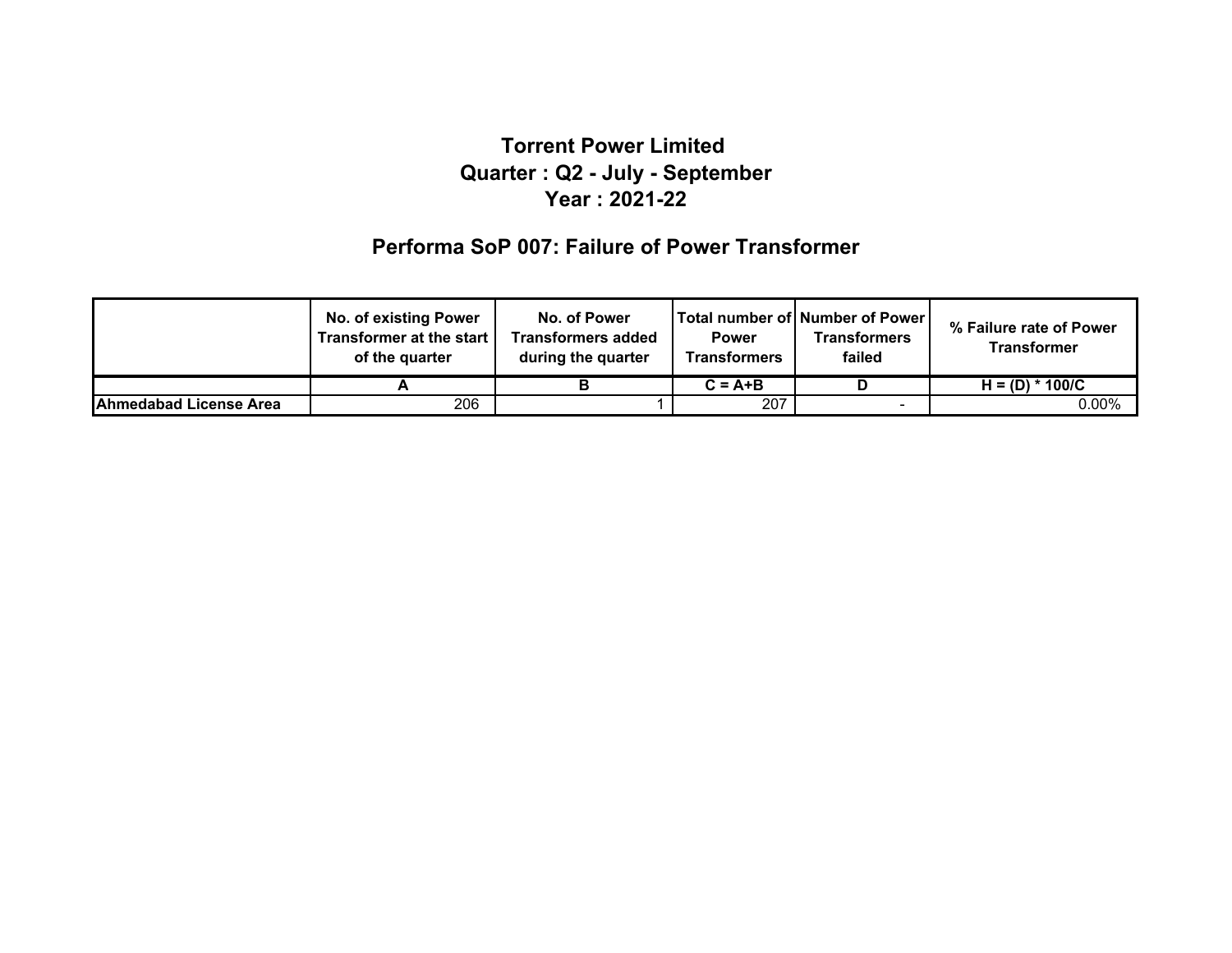#### **Performa SoP 007: Failure of Power Transformer**

|                           | <b>No. of existing Power</b><br>Transformer at the start<br>of the quarter | No. of Power<br>Transformers<br>added during the<br>quarter | <b>Power</b><br><b>Transformers</b> | Total number of Number of Power<br><b>Transformers</b><br>failed | % Failure rate of Power<br><b>Transformer</b> |
|---------------------------|----------------------------------------------------------------------------|-------------------------------------------------------------|-------------------------------------|------------------------------------------------------------------|-----------------------------------------------|
|                           |                                                                            |                                                             | $C = A + B$                         |                                                                  | $H = (D) * 100/C$                             |
| <b>Surat License Area</b> | 65                                                                         | $\sim$                                                      | 65                                  | $\sim$                                                           | 0.00%                                         |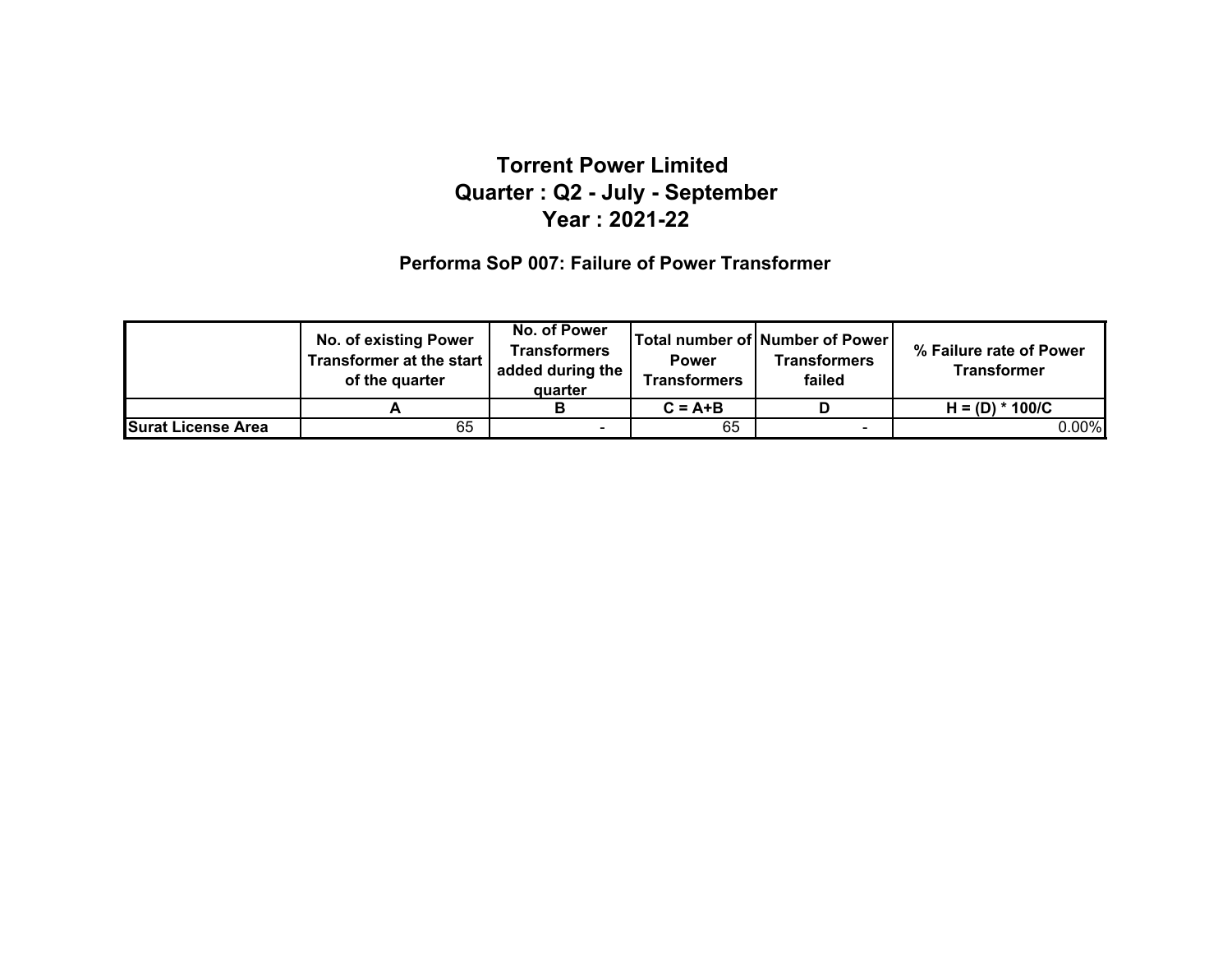### **Performa SoP 011A: System Average Interruption Frequency Index (SAIFI)**

| Sr. No. | Month                         | Ni-Total no of<br>customers for<br>each sustained<br>interruptions | Nt-Total no of<br>customers<br>served | $CI = \Sigma ni$   | <b>SAIFI=CI/Nt (Nos.)</b> |
|---------|-------------------------------|--------------------------------------------------------------------|---------------------------------------|--------------------|---------------------------|
|         | (2)                           | (3)                                                                | (4)                                   | $(5)=Total of (3)$ | $(6)=(5)/(4)$             |
|         | <b>Ahmedabad License Area</b> |                                                                    |                                       |                    |                           |
|         | <b>Jul-21</b>                 | 150,087                                                            | 2,015,604                             | 154,746            | 0.077                     |
|         | Aug-21                        | 148,153                                                            | 2,018,912                             | 153,582            | 0.076                     |
|         | Sep-21                        | 168,591                                                            | 2,021,183                             | 180,262            | 0.089                     |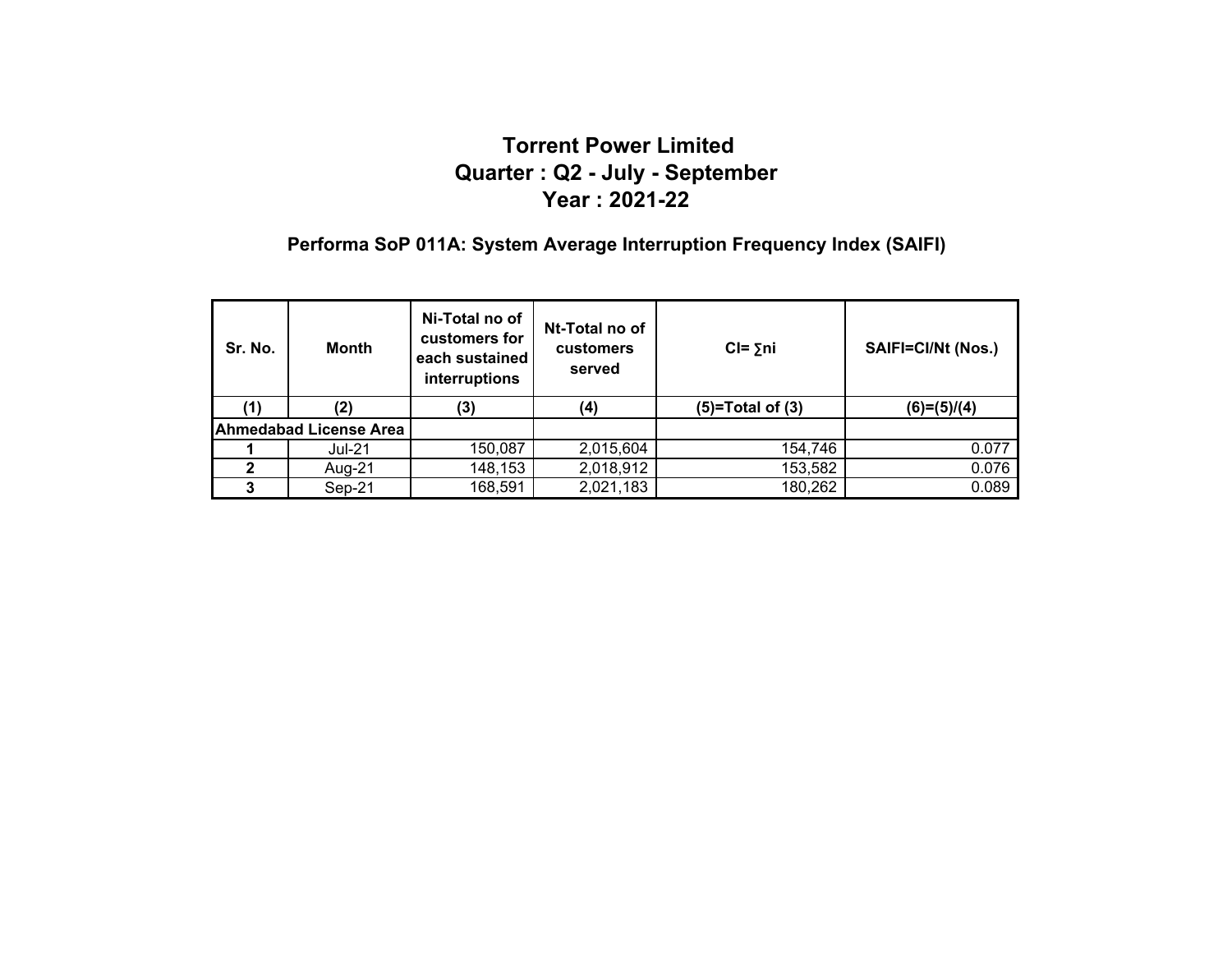# **Performa SoP 011A: System Average Interruption Frequency Index (SAIFI)**

| Sr. No.<br><b>Month</b>   |               | Nt-Total no of<br>Ni-Total no of customers<br>for each sustained<br><b>customers</b><br>interruptions<br>served |         | $CI = 5ni$         | <b>SAIFI=CI/Nt</b><br>(Nos.) |
|---------------------------|---------------|-----------------------------------------------------------------------------------------------------------------|---------|--------------------|------------------------------|
| (1)                       | (2)           | (3)                                                                                                             | (4)     | $(5)=Total of (3)$ | $(6)=(5)/(4)$                |
| <b>Surat License Area</b> |               |                                                                                                                 |         |                    |                              |
|                           | <b>Jul-21</b> | 7.021                                                                                                           | 622,745 | 7.021              | 0.0113                       |
|                           | Aug-21        | 191                                                                                                             | 623,136 | 191                | 0.0003                       |
|                           | Sep-21        | 10,186                                                                                                          | 623,402 | 10,186             | 0.0163                       |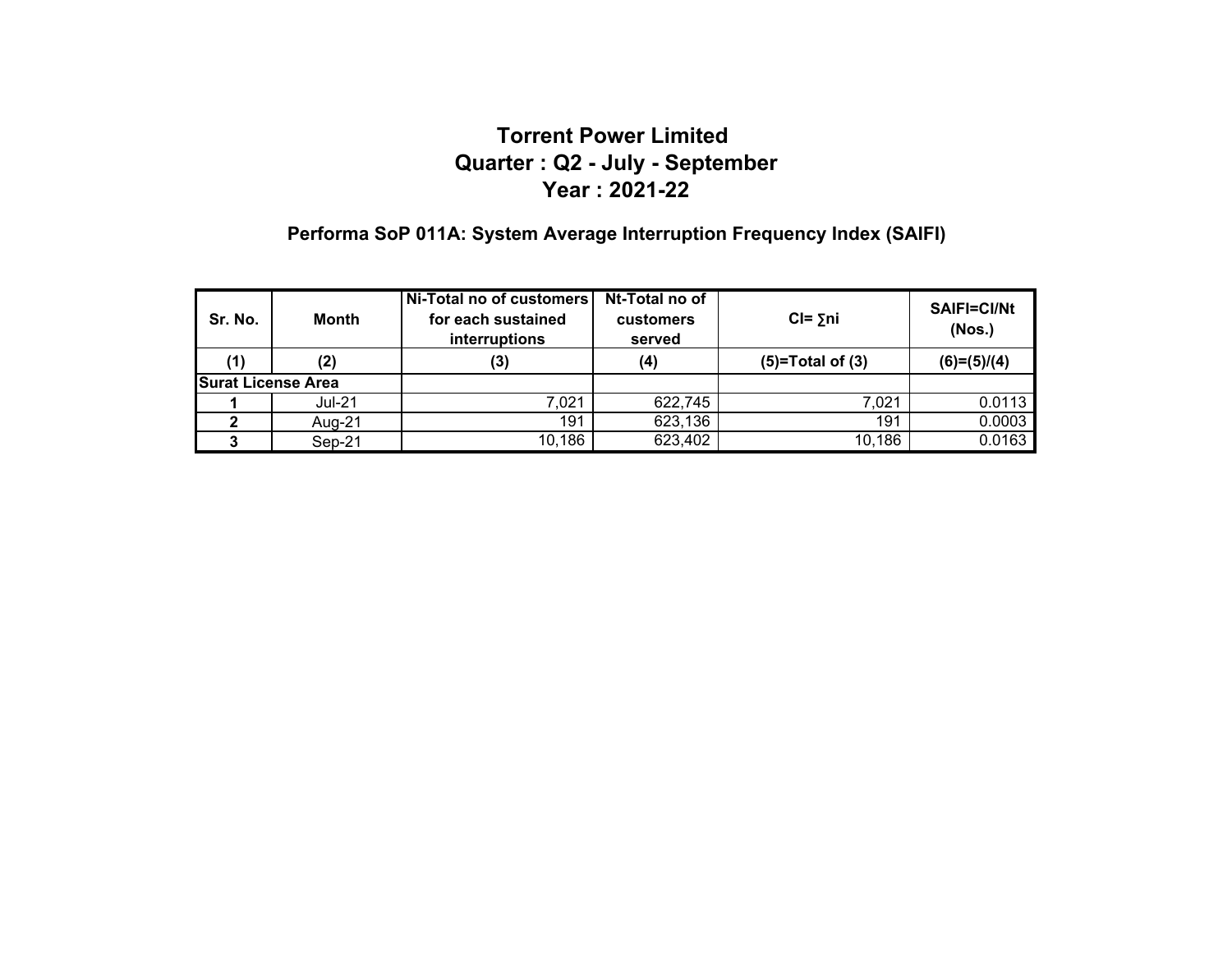#### **Performa SoP 011B: System Average Interruption Duration Index (SAIDI)**

| Sr. No.                | <b>Month</b> | ri=Restoration<br>Time for each<br>interruption event | Ni-no of<br>interrupted<br>customers for<br>each sustained<br>interruption event | ri*Ni- Total<br>customer<br>interruption<br><b>Duration</b><br>(Cust-Hrs.) | Nt-Total no of<br>customers<br>served | <b>Customer</b><br><b>Interruption Duration.</b><br>$CMI = \sum r i Ni$<br>(Cust-Hrs.) | SAIDI=CMI/Nt<br>(HH:MM) |
|------------------------|--------------|-------------------------------------------------------|----------------------------------------------------------------------------------|----------------------------------------------------------------------------|---------------------------------------|----------------------------------------------------------------------------------------|-------------------------|
| (1)                    | (2)          | (3)                                                   | (4)                                                                              | $(5) = (3) * (4)$                                                          | (6)                                   | $(7)$ = Total of $(5)$                                                                 | $(8) = (7)/(6)$         |
| Ahmedabad License Area |              |                                                       |                                                                                  |                                                                            |                                       |                                                                                        |                         |
|                        | $Jul-21$     | 0:31                                                  | 150,087                                                                          |                                                                            | 2,015,604                             | 73,837                                                                                 | 0:02                    |
|                        | Aug-21       | 0:30                                                  | 148,153                                                                          |                                                                            | 2,018,912                             | 77,265                                                                                 | 0:02                    |
|                        | Sep-21       | 0:35                                                  | 168,591                                                                          |                                                                            | 2,021,183                             | 90,600                                                                                 | 0:03                    |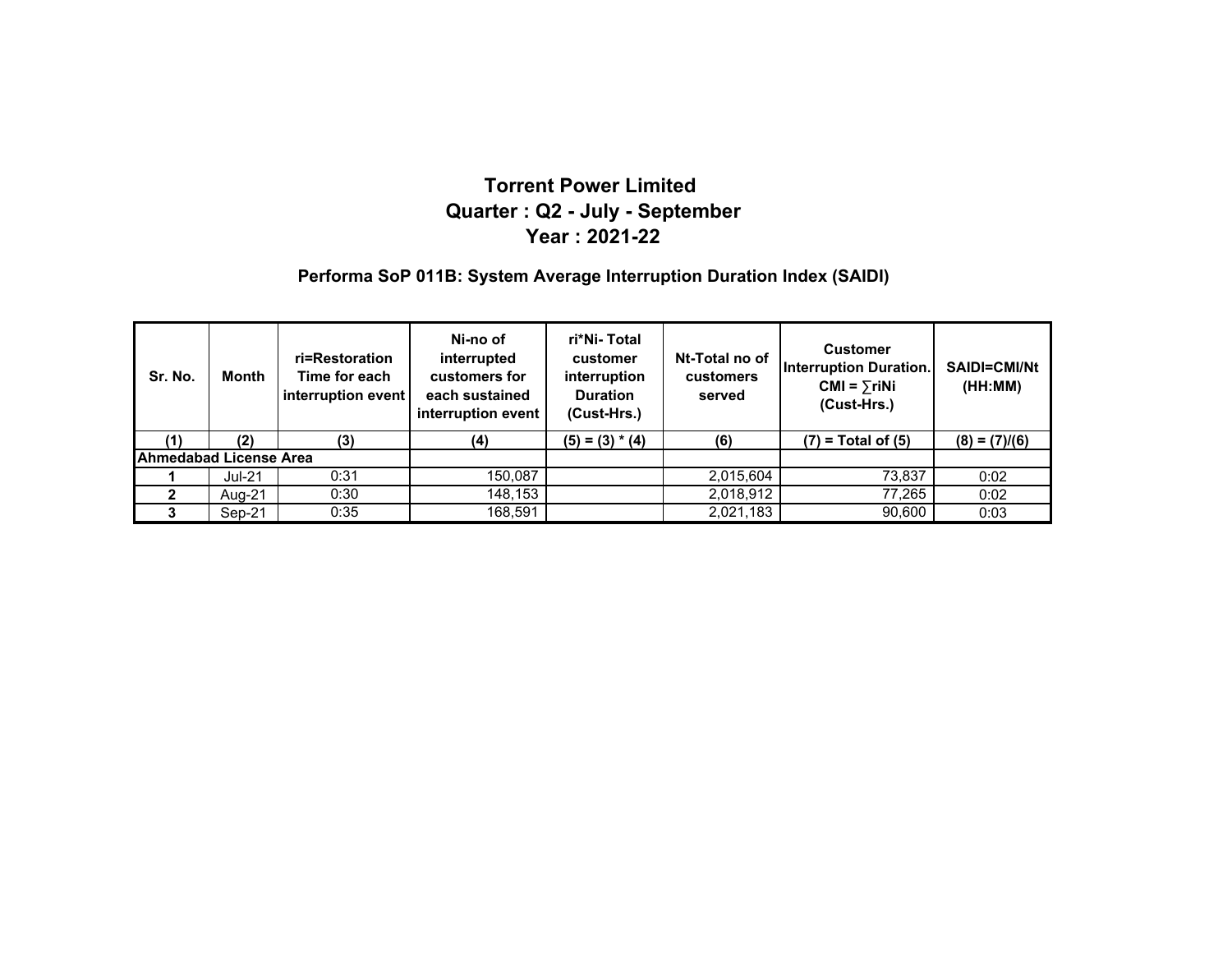### **Performa SoP 011B: System Average Interruption Duration Index (SAIDI)**

| Sr. No.                   | <b>Month</b>  | ri=Restoration<br>Time for each<br>interruption event | Ni-no of<br>interrupted<br>customers for<br>each sustained<br>interruption event | ri*Ni- Total<br>customer<br>interruption<br><b>Duration</b><br>(Cust-Hrs.) | Nt-Total no of<br><b>customers</b><br>served | <b>Customer</b><br>Interruption<br>Duration.<br>$CMI = \sum r i Ni$<br>(Cust-Hrs.) | $SAIDI = CMI/Nt$<br>$(8) = (7)/(6)$ |
|---------------------------|---------------|-------------------------------------------------------|----------------------------------------------------------------------------------|----------------------------------------------------------------------------|----------------------------------------------|------------------------------------------------------------------------------------|-------------------------------------|
|                           | (2)           | (3)                                                   | (4)                                                                              | $(5) = (3) * (4)$                                                          | (6)                                          | $(7)$ = Total of $(5)$                                                             | $(8) = (7)/(6)$                     |
| <b>Surat License Area</b> |               |                                                       |                                                                                  |                                                                            |                                              |                                                                                    |                                     |
|                           | <b>Jul-21</b> | 0:30                                                  | 7,021                                                                            |                                                                            | 622,745                                      | 3,333                                                                              | 0:01                                |
| 2                         | Aug-21        | 0:25                                                  | 191                                                                              |                                                                            | 623,136                                      | 67                                                                                 | 0:01                                |
|                           | Sep-21        | 0:27                                                  | 10,186                                                                           |                                                                            | 623,402                                      | 4,342                                                                              | 0:01                                |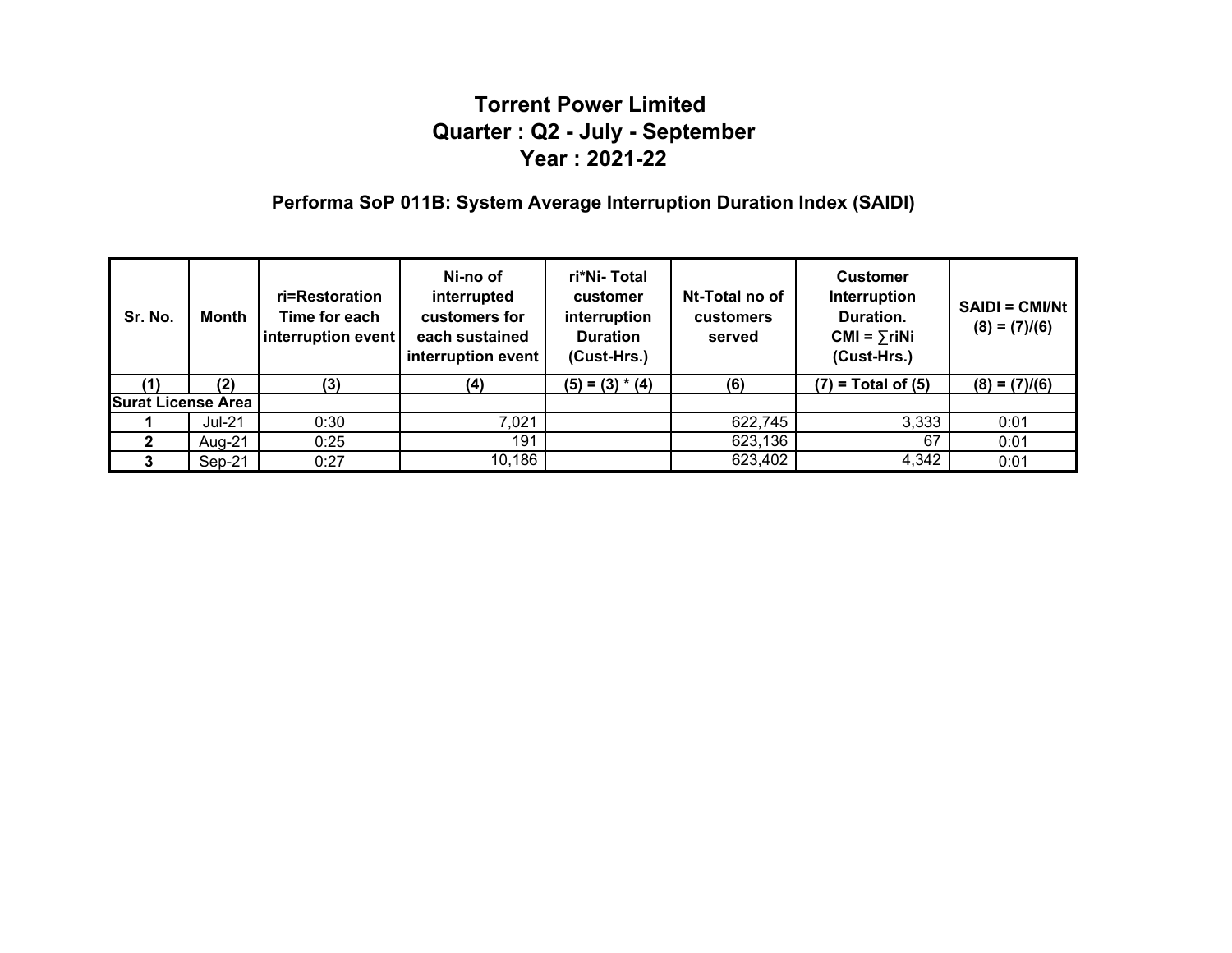### **Performa SoP 011C: Momemtary Average Interruption Frequency Index (MAIFI)**

| Sr. No. | Month    | Number of<br><b>Momentary</b><br>interruptions<br>IMi | Nmi-Total no of<br>customers for<br>each momentary<br>interruptions | Imi*Nmi<br>Number of<br>customer<br><b>Momentary</b><br>interruptions | Nt-Total no of<br><b>customers</b><br>served | $\Sigma$ IMiNmi        | ∑IMiNmi<br>$MAIFI =$<br><b>Nt</b> |
|---------|----------|-------------------------------------------------------|---------------------------------------------------------------------|-----------------------------------------------------------------------|----------------------------------------------|------------------------|-----------------------------------|
| (1)     | (2)      | (3)                                                   | (4)                                                                 | $(5) = (3) * (4)$                                                     | (6)                                          | $(7)$ = Total of $(5)$ | $(8)=(7)/(6)$                     |
|         |          | <b>Ahmedabad License Area</b>                         |                                                                     |                                                                       |                                              |                        |                                   |
|         | $Jul-21$ |                                                       |                                                                     |                                                                       | 2,015,604                                    |                        |                                   |
|         | Aug-21   |                                                       |                                                                     |                                                                       | 2,018,912                                    |                        |                                   |
| -3      | $Sep-21$ |                                                       | 8,700                                                               |                                                                       | 2,021,183                                    | 8,700                  | 0.004                             |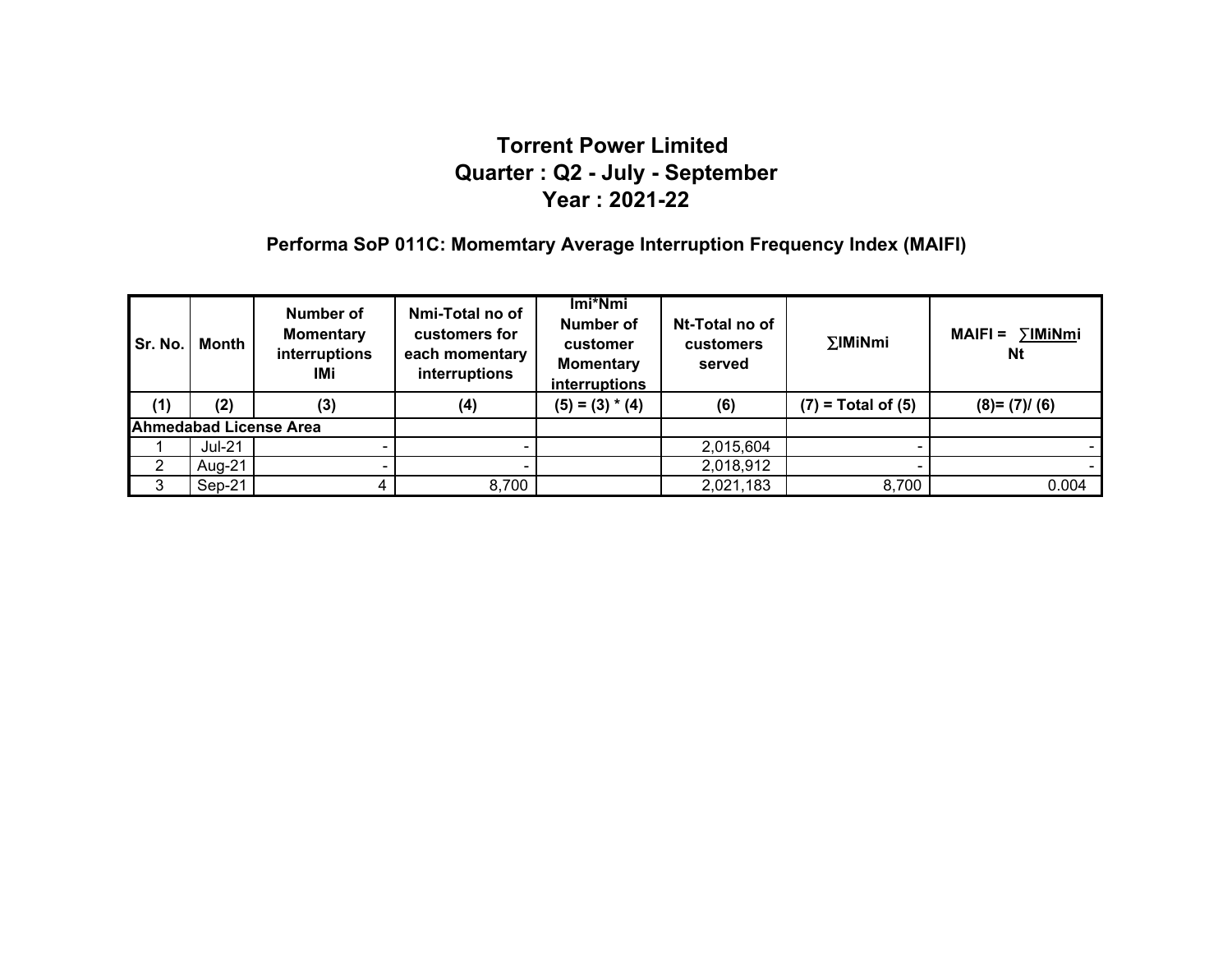### **Performa SoP 011C: Momemtary Average Interruption Frequency Index (MAIFI)**

| Sr. No. | Month                     | Number of<br><b>Momentary</b><br>interruptions<br>IMi | Nmi-Total no of<br>customers for<br>each momentary<br>interruptions | Imi*Nmi<br>Number of<br>customer<br><b>Momentary</b><br>interruptions | Nt-Total no of<br><b>customers</b><br>served | $\Sigma$ IMiNmi         | ∑IMiNmi<br><b>MAIFI =</b><br><b>Nt</b> |
|---------|---------------------------|-------------------------------------------------------|---------------------------------------------------------------------|-----------------------------------------------------------------------|----------------------------------------------|-------------------------|----------------------------------------|
| (1)     | (2)                       | (3)                                                   | (4)                                                                 | $(5) = (3) * (4)$                                                     | (6)                                          | $(7)$ = Total of<br>(5) | $(8)=(7)/(6)$                          |
|         | <b>Surat License Area</b> |                                                       |                                                                     |                                                                       |                                              |                         |                                        |
|         | $Jul-21$                  |                                                       |                                                                     |                                                                       | 622,745                                      |                         |                                        |
| 2       | Aug-21                    |                                                       |                                                                     |                                                                       | 623,136                                      |                         |                                        |
| 3       | Sep-21                    |                                                       |                                                                     |                                                                       | 623,402                                      |                         |                                        |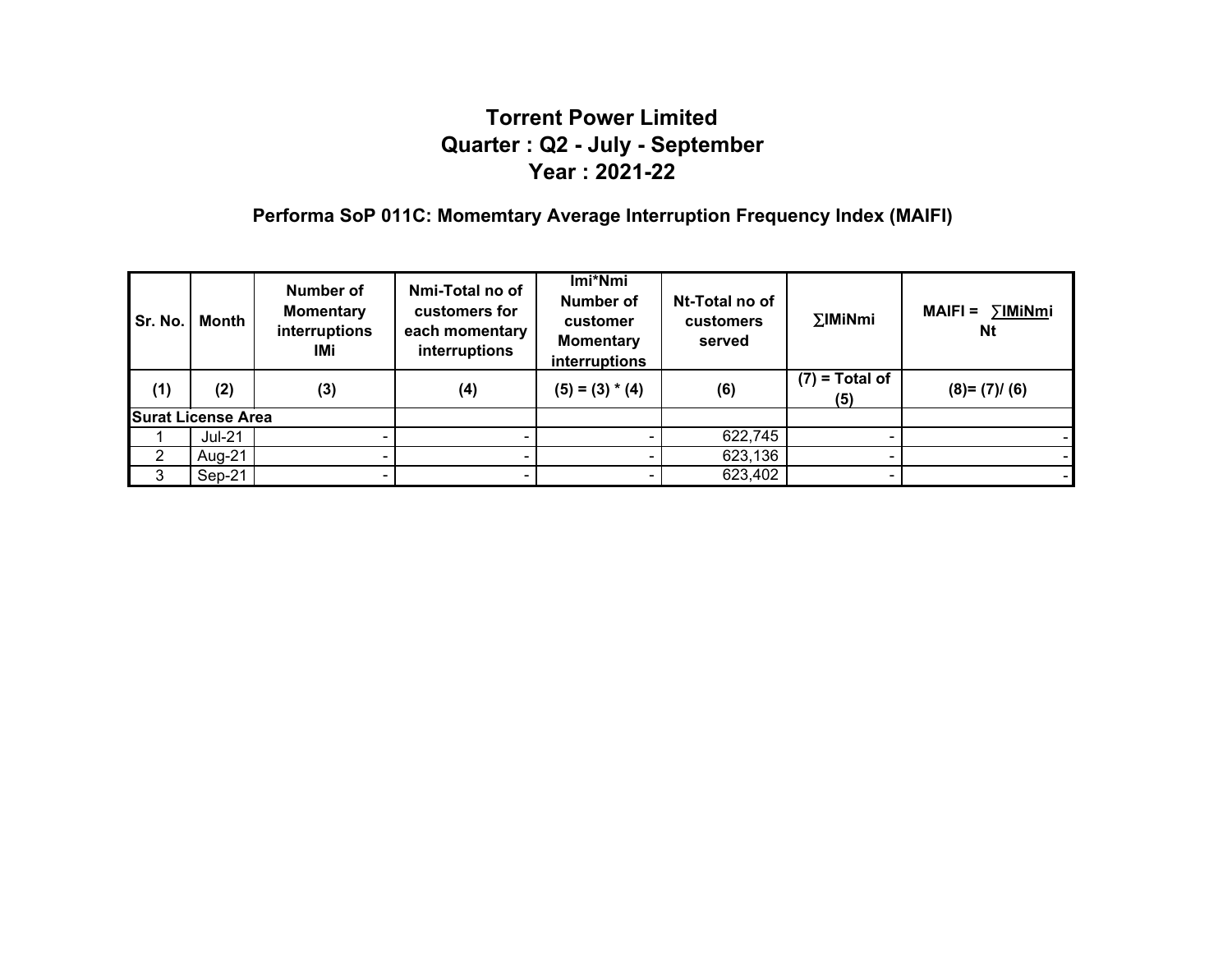#### **Performa SoP 013: Meter Faults**

| <b>Consumer</b><br>Category   | No. of faulty<br>meters at the<br>start of the<br>quarter<br>(1) | No. of faulty<br>meters added<br>during the quarter | <b>Total number of</b><br>defective/faulty<br>meter<br>$(3) = (2) + (1)$ | No. of faulty<br>meters<br>repaired and<br>replaced<br>(4) | No. of faulty<br>meters pending<br>at the end of<br>quarter<br>$(5) = (3)-(4)$ |
|-------------------------------|------------------------------------------------------------------|-----------------------------------------------------|--------------------------------------------------------------------------|------------------------------------------------------------|--------------------------------------------------------------------------------|
| <b>Ahmedabad License Area</b> |                                                                  |                                                     |                                                                          |                                                            |                                                                                |
| Single Phase                  | $\overline{a}$                                                   | 8,434                                               | 8,434                                                                    | 8,434                                                      |                                                                                |
| <b>Three Phase</b>            | ۰                                                                | 1,991                                               | 1,991                                                                    | 1,991                                                      |                                                                                |

**The details of the old age meter replacement under MMR are as follows**

| <b>Remarks</b>      |      |
|---------------------|------|
| <b>Single Phase</b> | 737  |
| <b>Three Phase</b>  | 160. |

Note : The above includes defective meter replacements done at consumer premises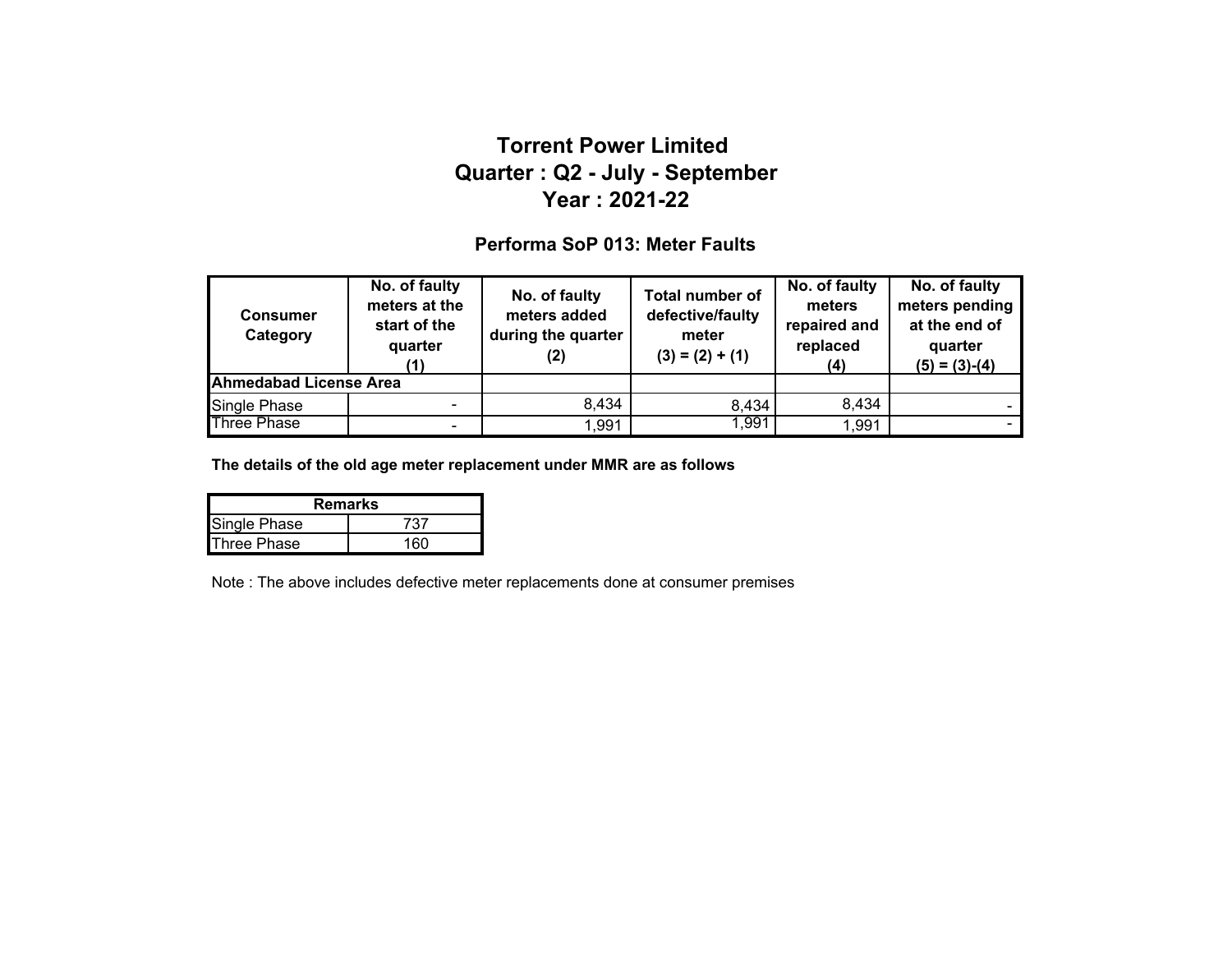#### **Performa SoP 013: Meter Faults**

| <b>Consumer</b><br>Category | No. of faulty<br>meters at the<br>start of the<br>quarter<br>71 N | No. of faulty<br>meters added<br>during the quarter<br>(2) | <b>Total number of</b><br>defective/faulty<br>meter<br>$(3) = (2) + (1)$ | No. of faulty<br>meters<br>repaired and<br>replaced<br>(4) | No. of faulty<br>meters pending<br>at the end of<br>quarter<br>$(5) = (3)-(4)$ |
|-----------------------------|-------------------------------------------------------------------|------------------------------------------------------------|--------------------------------------------------------------------------|------------------------------------------------------------|--------------------------------------------------------------------------------|
| <b>Surat License Area</b>   |                                                                   |                                                            |                                                                          |                                                            |                                                                                |
| Single Phase                | 52                                                                | 2,045                                                      | 2,097                                                                    | 2,068                                                      | 29 I                                                                           |
| <b>Three Phase</b>          | 9                                                                 | 501                                                        | 510                                                                      | 500                                                        | 10 <sup>1</sup>                                                                |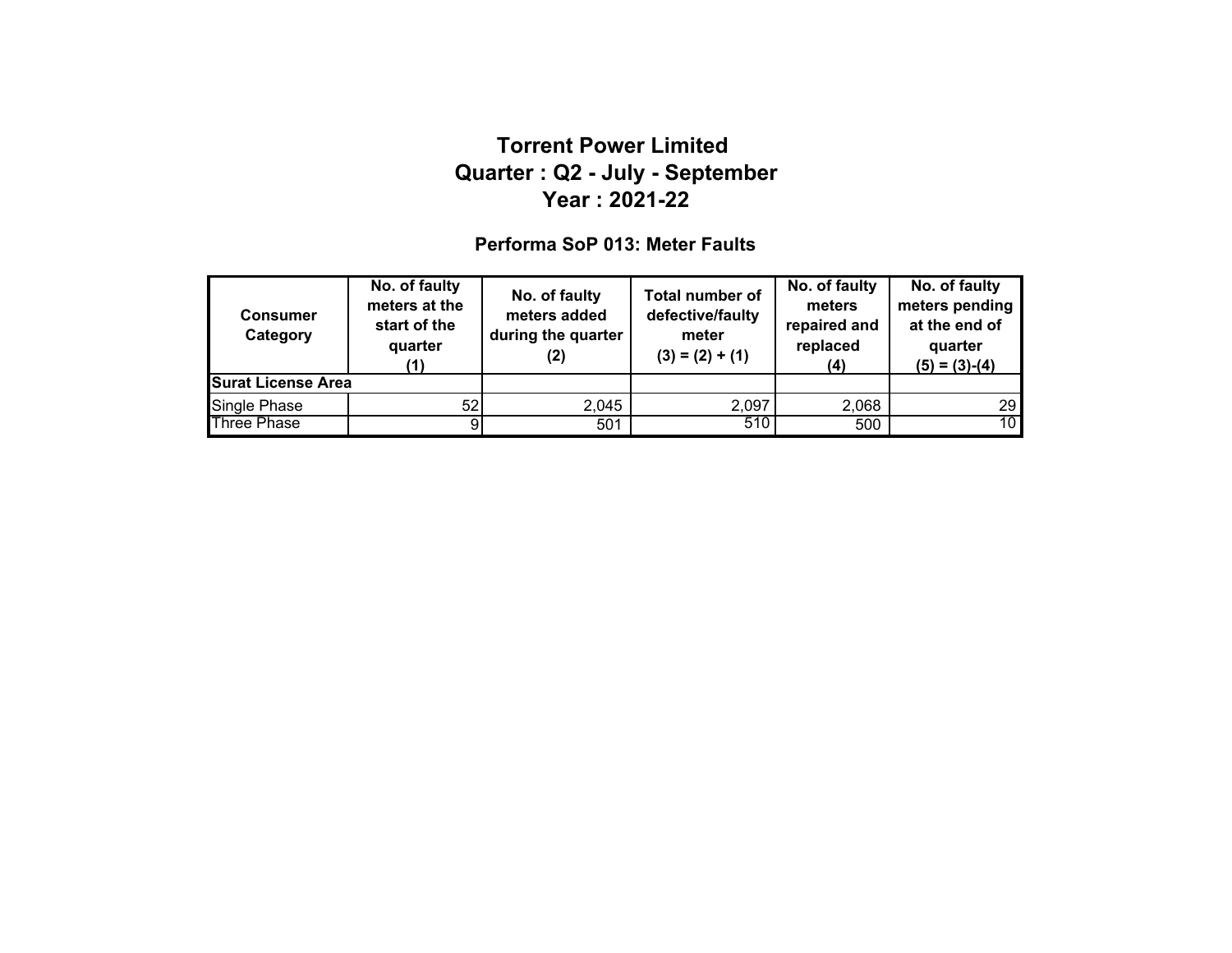# **SoP 16: Compensation Details**

| Sr.no.         | Event                                       | Compensation                                                                                                    | No. of cases<br>where<br>compensation<br>was given (in<br>numbers) | Amt of<br>compensation paid<br>in $(Rs)$ |
|----------------|---------------------------------------------|-----------------------------------------------------------------------------------------------------------------|--------------------------------------------------------------------|------------------------------------------|
|                | <b>Ahmedabad License Area</b>               |                                                                                                                 |                                                                    |                                          |
| 1              | Duty to provide supply                      |                                                                                                                 |                                                                    |                                          |
| $\mathbf 2$    | a) New Connection                           |                                                                                                                 |                                                                    |                                          |
| 3              | b) Additional Load                          |                                                                                                                 |                                                                    |                                          |
| 4              | c) Temporary supply                         | Rs. 50 per day of delay from the limit                                                                          |                                                                    |                                          |
| 5              | d) Shifting service connection              | specified in the performance regulations                                                                        |                                                                    |                                          |
| 6              | e) Transfer of service connection           |                                                                                                                 |                                                                    |                                          |
| $\overline{7}$ | f) Change in Tariff category of<br>consumer |                                                                                                                 |                                                                    |                                          |
| 8              | Complaints in billing                       | Rs 50 for non reply within the period<br>prescribed in regulation                                               |                                                                    |                                          |
| 9              | Replacement of meters                       | LT- Rs.25 per day of delay- maximum of Rs.<br>2,500 and HT- Rs. 250 per day of delay-<br>maximum of Rs. 5,000   |                                                                    |                                          |
| 10             | Interruption of supply                      | LT-Rs 25 for every 6hrs of delay- maximum<br>of Rs.500 and HT-Rs.50 for every 6 hrs<br>delay maximum Rs. 1000/- |                                                                    |                                          |
| 11             | Voltage fluctuations and complaints         | Rs. 50 for failure to visit or convey findings<br>within the stipulated period                                  |                                                                    |                                          |
| 12             | Responding to consumer's complaints         | Rs. 25 for each day of delay maximum<br>Rs.500                                                                  |                                                                    |                                          |
| 13             | Grievance Handling                          | Rs.25 for failure in handling grievance.                                                                        |                                                                    |                                          |
|                | <b>TOTAL</b>                                |                                                                                                                 |                                                                    |                                          |